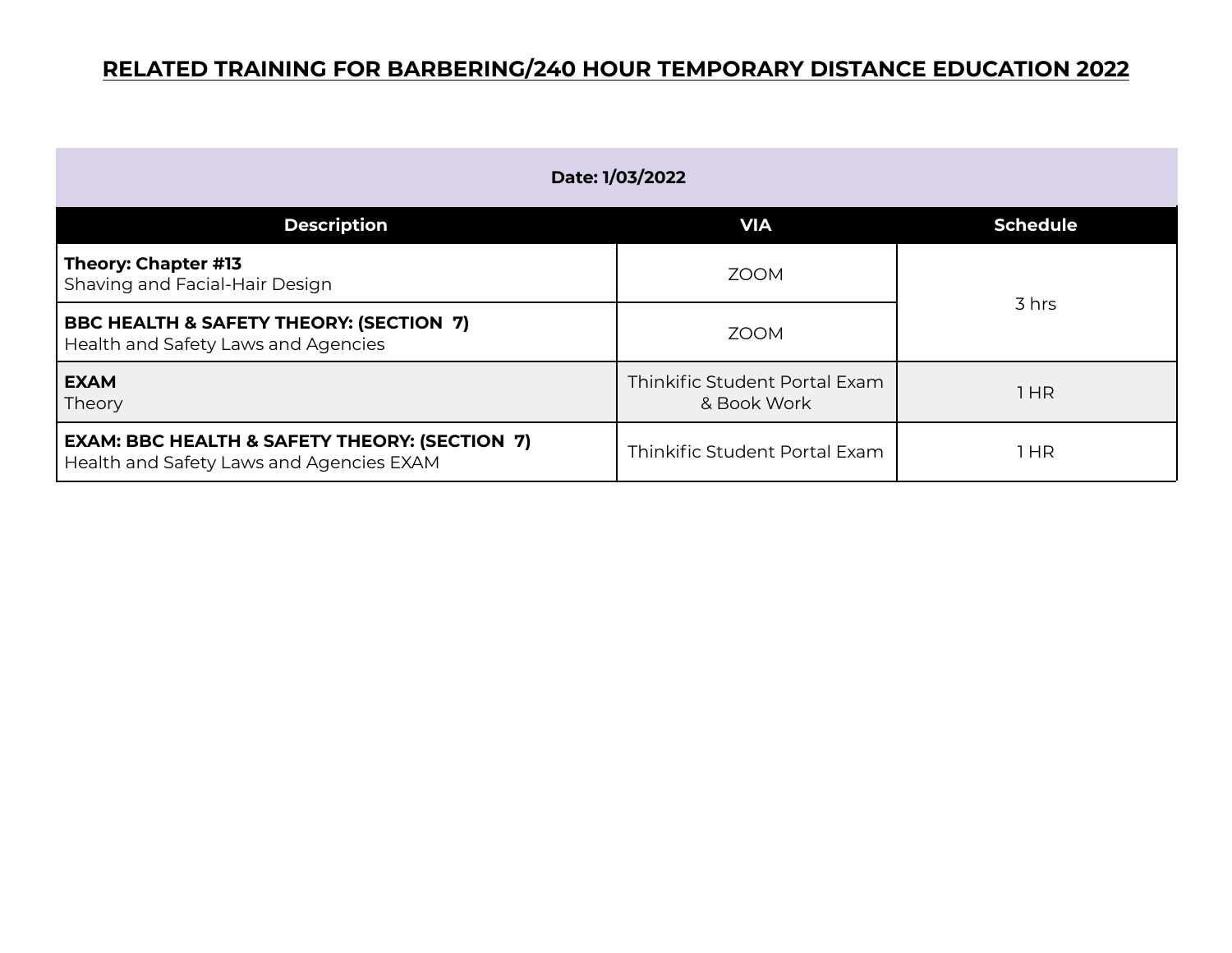| Date: 1/10/2022                                                                                     |                                              |                 |
|-----------------------------------------------------------------------------------------------------|----------------------------------------------|-----------------|
| <b>Description</b>                                                                                  | <b>VIA</b>                                   | <b>Schedule</b> |
| Theory: Chapter #14<br>Men's Haircutting and Styling                                                | <b>ZOOM</b>                                  |                 |
| <b>BBC HEALTH &amp; SAFETY THEORY: (SECTION 8)</b><br>Solving Health and Safety Problems            | <b>ZOOM</b>                                  | 3 hrs           |
| <b>EXAM</b><br>Theory                                                                               | Thinkific Student Portal Exam<br>& Book Work | 1HR             |
| <b>EXAM: BBC HEALTH &amp; SAFETY THEORY: (SECTION 8)</b><br>Solving Health and Safety Problems EXAM | Thinkific Student Portal Exam                | HR              |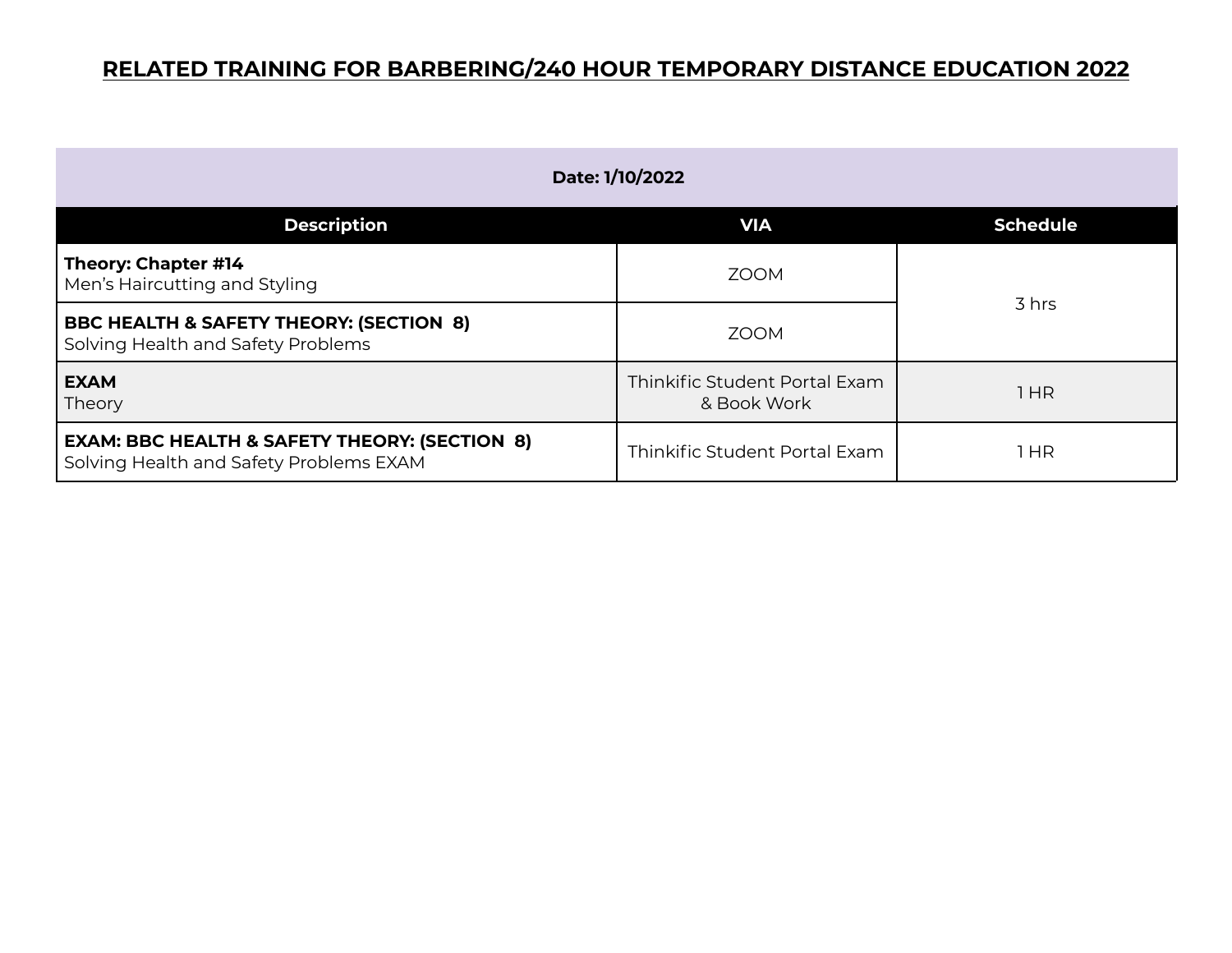| Date: 1/17/2022                                                                  |                                              |                 |
|----------------------------------------------------------------------------------|----------------------------------------------|-----------------|
| <b>Description</b>                                                               | <b>VIA</b>                                   | <b>Schedule</b> |
| Theory: Chapter #15<br>Men's Hair Replacement                                    | <b>ZOOM</b>                                  | 3 hrs           |
| <b>BBC HEALTH &amp; SAFETY THEORY: (SECTION 9)</b><br>Worker's Rights            | <b>ZOOM</b>                                  |                 |
| <b>EXAM</b><br>Theory                                                            | Thinkific Student Portal Exam<br>& Book Work | 1HR             |
| <b>EXAM: BBC HEALTH &amp; SAFETY THEORY: (SECTION 9)</b><br>Worker's Rights EXAM | Thinkific Student Portal Exam                | 1 HR            |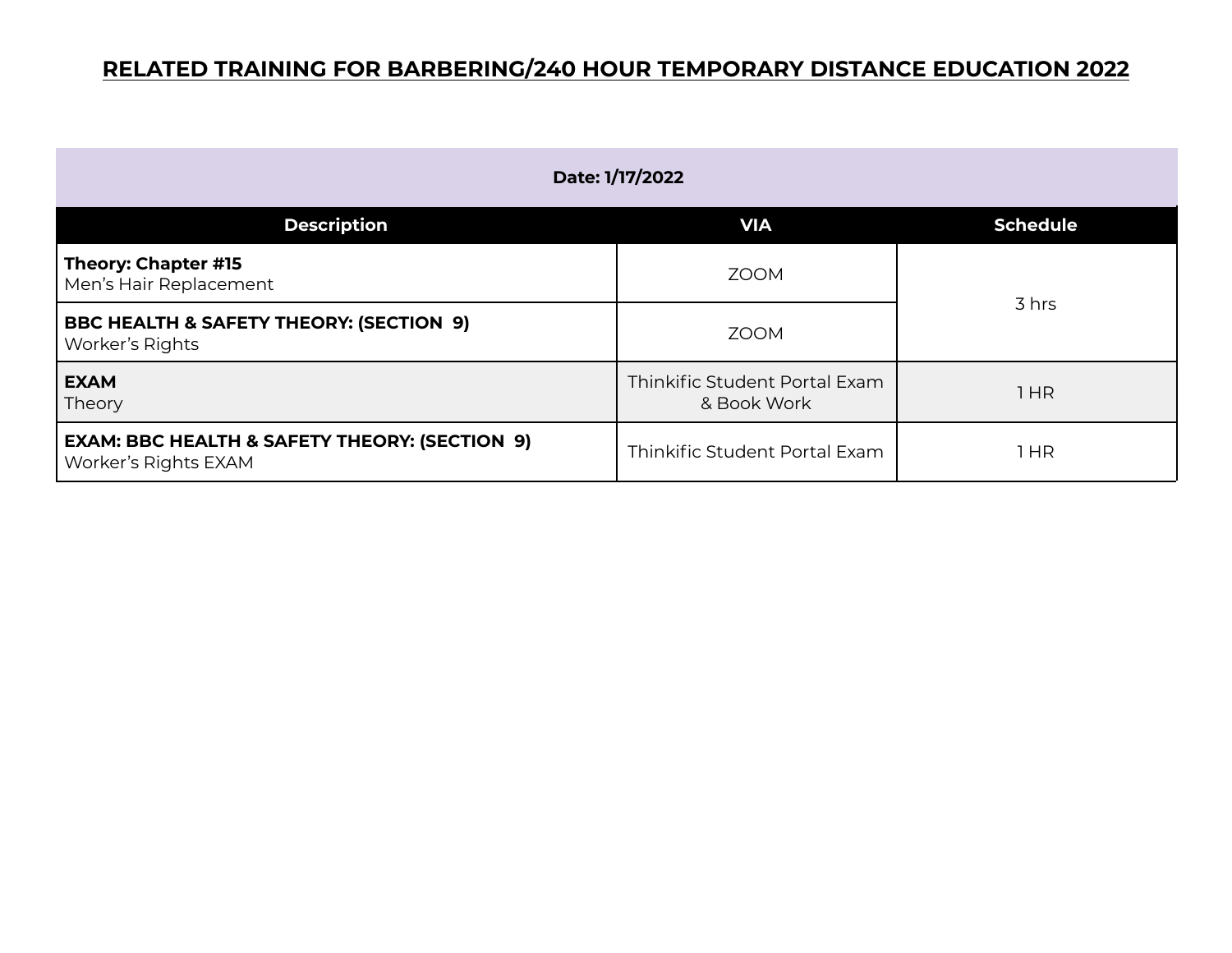| Date: 1/24/2022                                                                                                    |                                              |                 |
|--------------------------------------------------------------------------------------------------------------------|----------------------------------------------|-----------------|
| <b>Description</b>                                                                                                 | <b>VIA</b>                                   | <b>Schedule</b> |
| Theory: Chapter #16<br>Women's Haircutting and Styling                                                             | <b>ZOOM</b>                                  |                 |
| <b>BBC HEALTH &amp; SAFETY THEORY: (SECTION 1)</b><br>The California Board of Barbering and Cosmetology            | <b>ZOOM</b>                                  | 3 hrs           |
| <b>EXAM</b><br>Theory                                                                                              | Thinkific Student Portal Exam<br>& Book Work | 1HR             |
| <b>EXAM: BBC HEALTH &amp; SAFETY THEORY: (SECTION 1)</b><br>The California Board of Barbering and Cosmetology EXAM | Thinkific Student Portal Exam                | 1 HR            |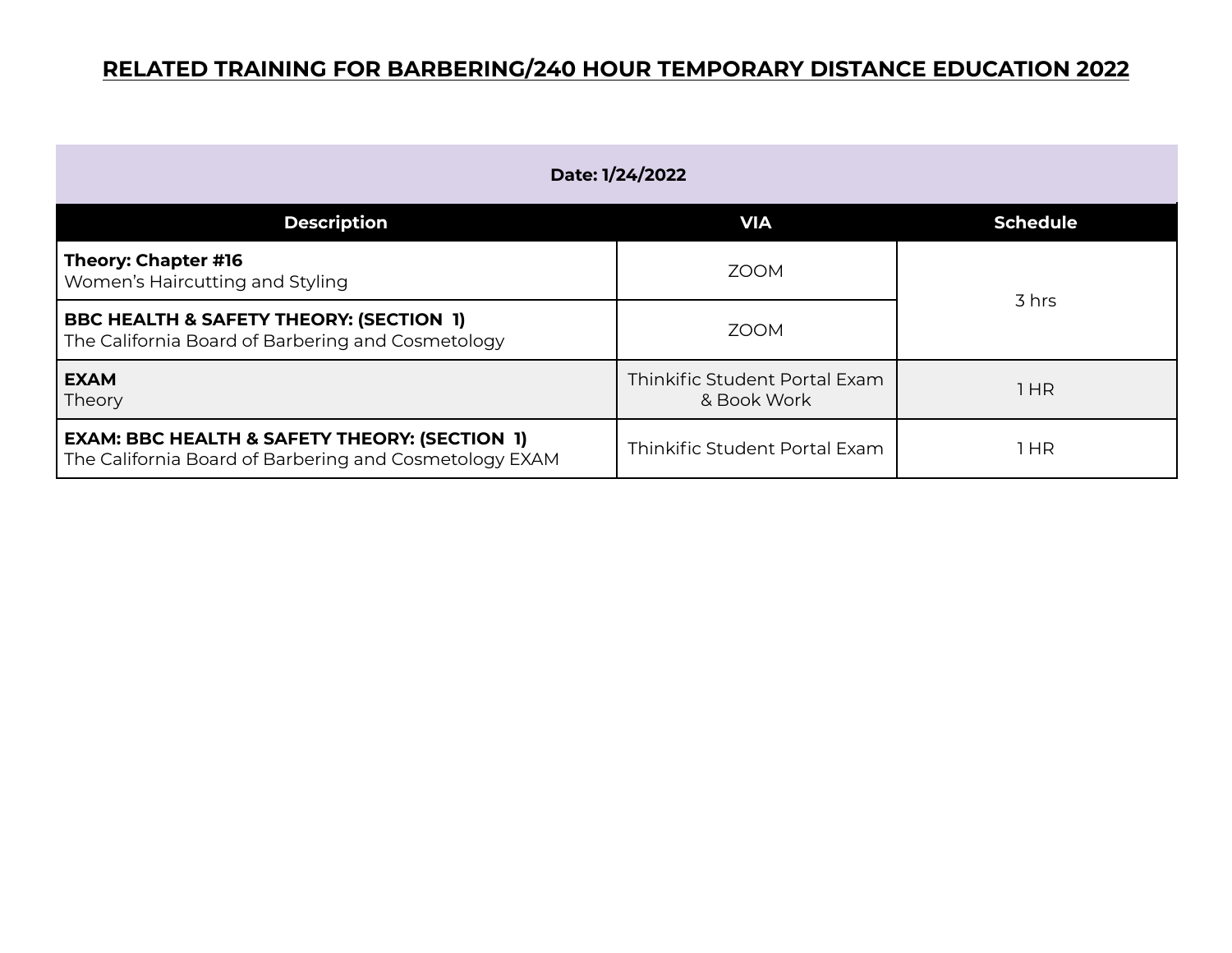| Date: 1/31/2022                                                                            |                                              |                 |
|--------------------------------------------------------------------------------------------|----------------------------------------------|-----------------|
| <b>Description</b>                                                                         | <b>VIA</b>                                   | <b>Schedule</b> |
| Theory: Chapter #17<br>Chemical Texture Services                                           | <b>ZOOM</b>                                  |                 |
| <b>BBC HEALTH &amp; SAFETY THEORY: (SECTION 2)</b><br>Chemicals and your Health            | <b>ZOOM</b>                                  | 3 hrs           |
| <b>EXAM</b><br>Theory                                                                      | Thinkific Student Portal Exam<br>& Book Work | 1 HR            |
| <b>EXAM: BBC HEALTH &amp; SAFETY THEORY: (SECTION 2)</b><br>Chemicals and your Health EXAM | Thinkific Student Portal Exam                | 1 HR            |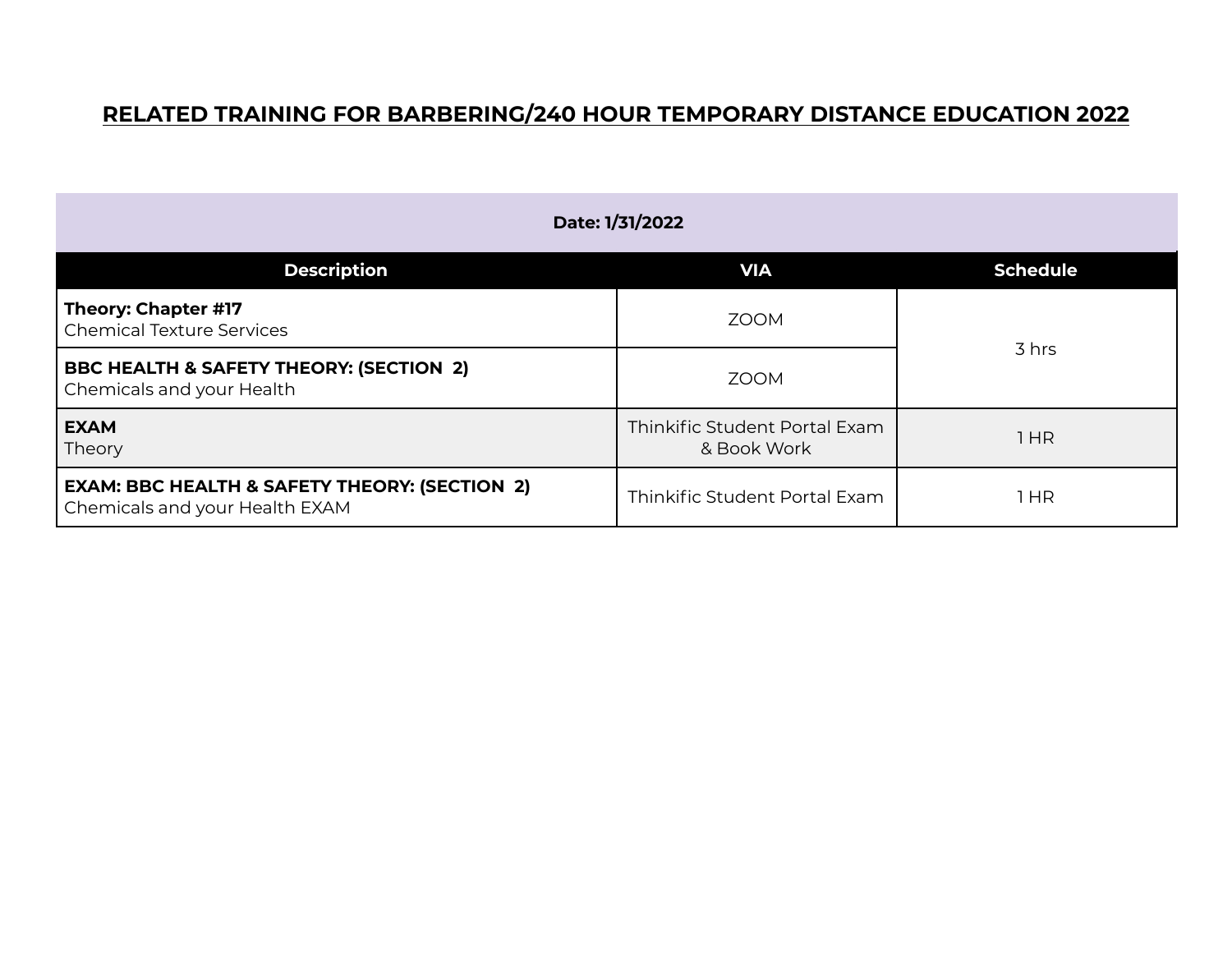| Date: 02/07/2022                                                                                           |                                              |                 |
|------------------------------------------------------------------------------------------------------------|----------------------------------------------|-----------------|
| <b>Description</b>                                                                                         | <b>VIA</b>                                   | <b>Schedule</b> |
| Theory: Chapter #18<br>Haircoloring and Lightening                                                         | <b>ZOOM</b>                                  |                 |
| BBC HEALTH & SAFETY THEORY: (SECTION 3)<br>Safety Data Sheets: What you Need to Know                       | <b>ZOOM</b>                                  | 3 hrs           |
| <b>EXAM</b><br>Theory                                                                                      | Thinkific Student Portal Exam<br>& Book Work | 1HR             |
| <b>EXAM: BBC HEALTH &amp; SAFETY THEORY: (SECTION 3)</b><br>Safety Data Sheets: What you Need to Know EXAM | Thinkific Student Portal Exam                | HR              |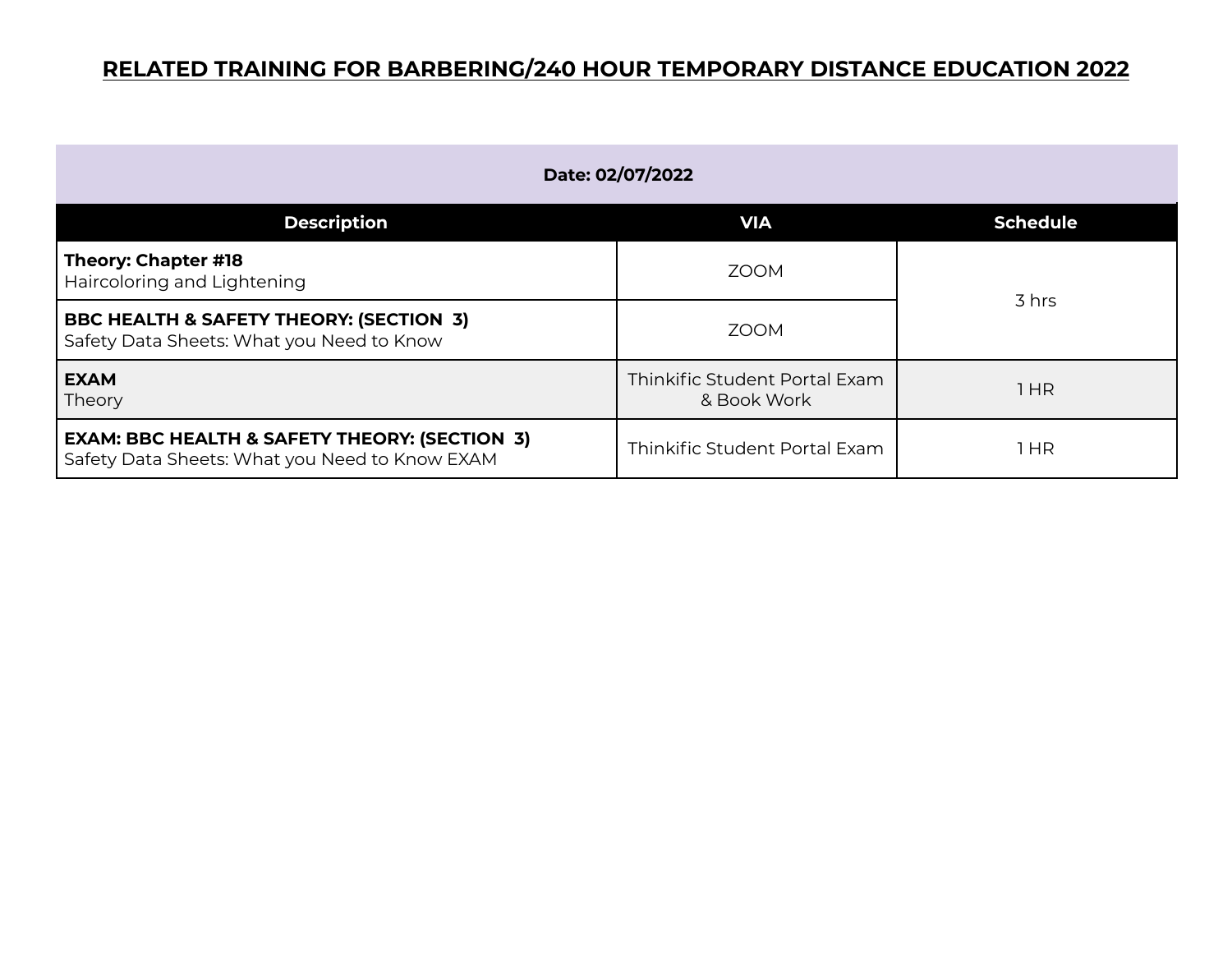| Date: 02/14/2022                                                                                              |                                              |                 |
|---------------------------------------------------------------------------------------------------------------|----------------------------------------------|-----------------|
| <b>Description</b>                                                                                            | <b>VIA</b>                                   | <b>Schedule</b> |
| Theory: Chapter #19<br>Preparing for Licensure and Employment                                                 | <b>ZOOM</b>                                  |                 |
| <b>BBC HEALTH &amp; SAFETY THEORY: (SECTION 4)</b><br>Protecting Yourself from Hazardous Chemicals            | <b>ZOOM</b>                                  | 3 hrs           |
| <b>EXAM</b><br>Theory                                                                                         | Thinkific Student Portal Exam<br>& Book Work | 1HR             |
| <b>EXAM: BBC HEALTH &amp; SAFETY THEORY: (SECTION 4)</b><br>Protecting Yourself from Hazardous Chemicals EXAM | Thinkific Student Portal Exam                | 1 HR            |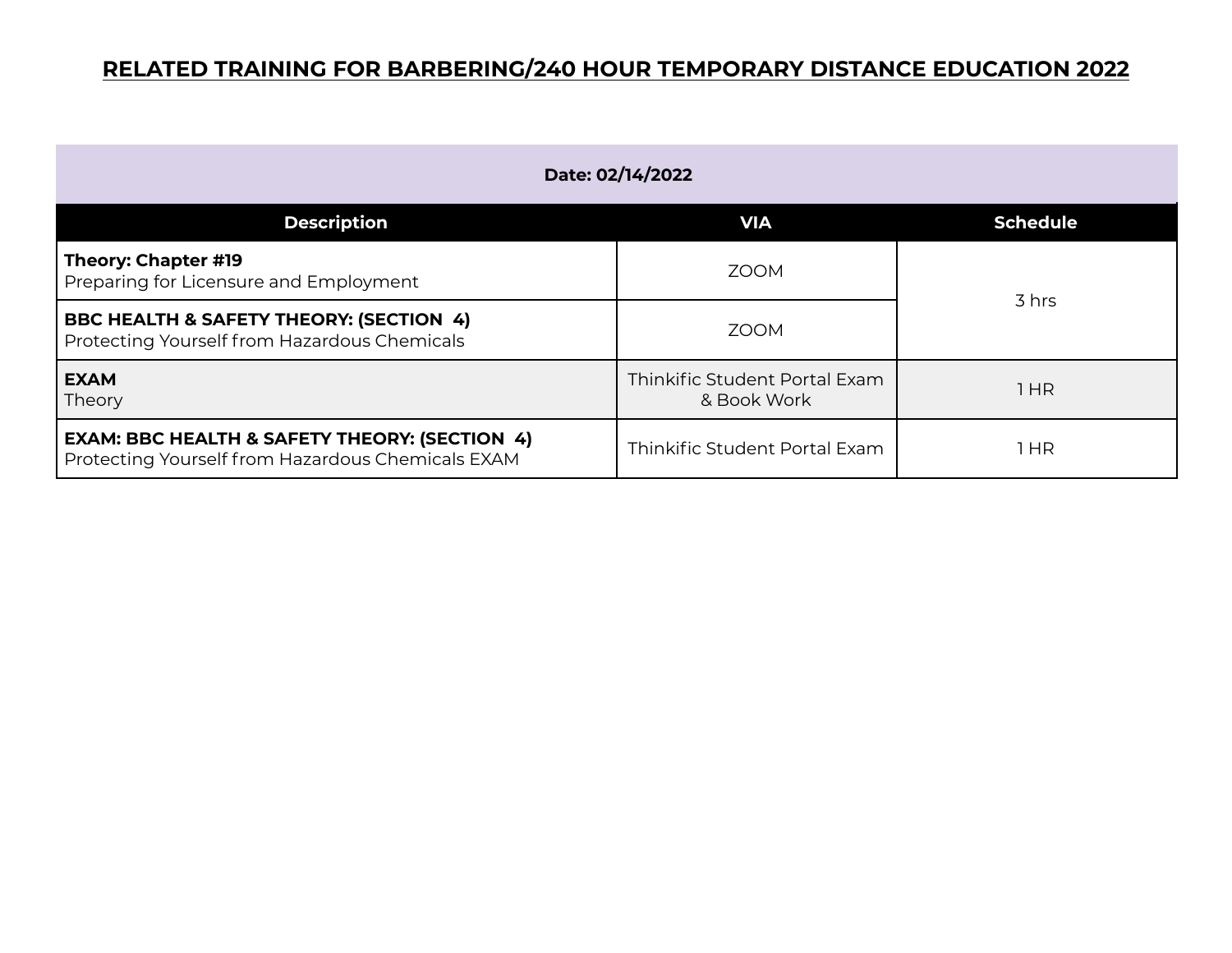| Date: 02/21/2022                                                                                           |                                              |                 |
|------------------------------------------------------------------------------------------------------------|----------------------------------------------|-----------------|
| <b>Description</b>                                                                                         | <b>VIA</b>                                   | <b>Schedule</b> |
| Theory: Chapter #20<br>Working Behind the Chair                                                            | <b>ZOOM</b>                                  |                 |
| <b>BBC HEALTH &amp; SAFETY THEORY: (SECTION 5)</b><br>Ergonomics: Fitting the Job to the Person            | <b>ZOOM</b>                                  | 3 hrs           |
| <b>EXAM</b><br>Theory                                                                                      | Thinkific Student Portal Exam<br>& Book Work | 1HR             |
| <b>EXAM: BBC HEALTH &amp; SAFETY THEORY: (SECTION 5)</b><br>Ergonomics: Fitting the Job to the Person EXAM | Thinkific Student Portal Exam                | HR              |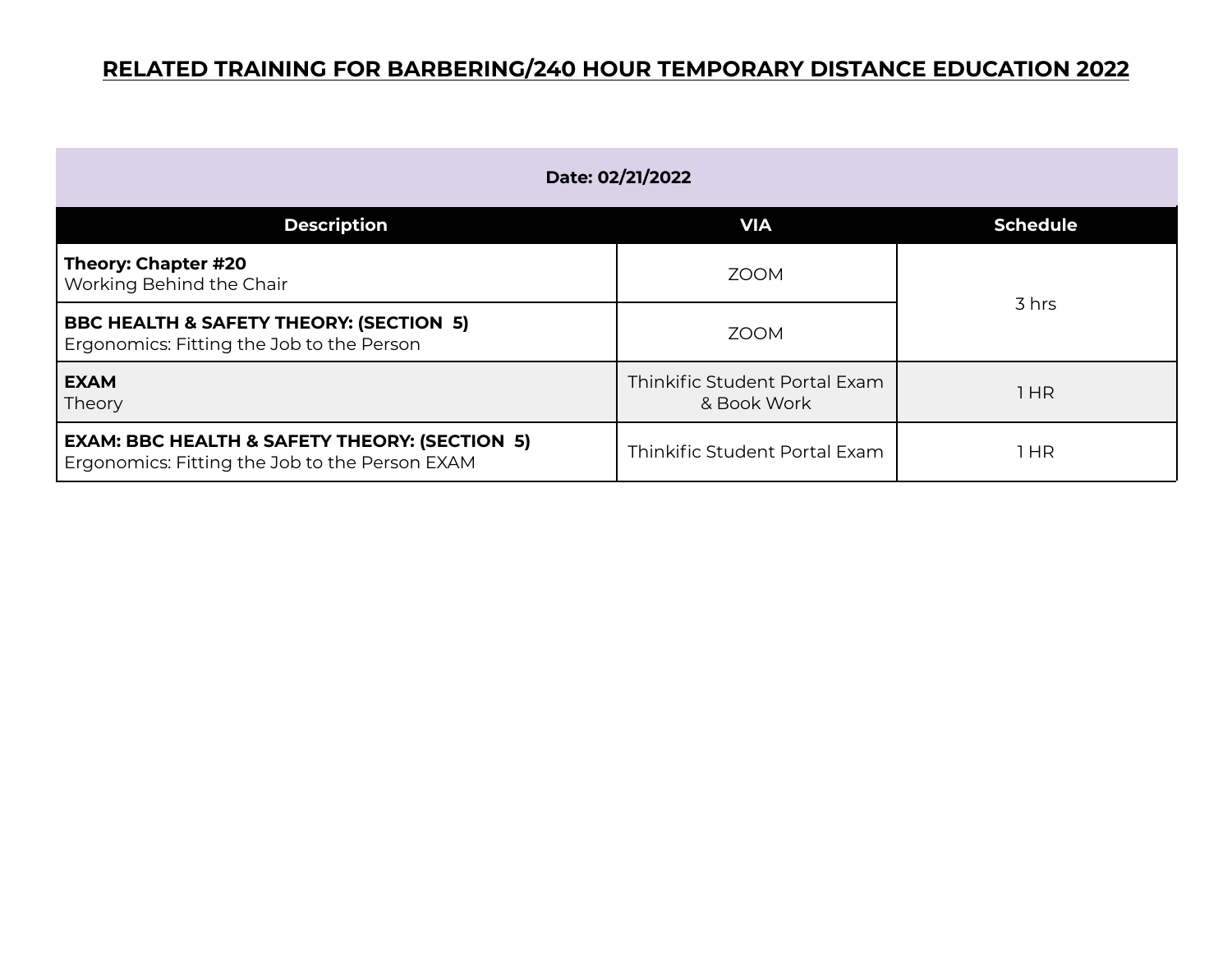| Date: 02/28/2022                                                                       |                                              |                 |
|----------------------------------------------------------------------------------------|----------------------------------------------|-----------------|
| <b>Description</b>                                                                     | <b>VIA</b>                                   | <b>Schedule</b> |
| Theory: Chapter #1<br>The History of Barbering                                         | <b>ZOOM</b>                                  | 3 hrs           |
| <b>BBC HEALTH &amp; SAFETY THEORY: (SECTION 6)</b><br>Communicable Diseases            | <b>ZOOM</b>                                  |                 |
| <b>EXAM</b><br>Theory                                                                  | Thinkific Student Portal Exam<br>& Book Work | 1HR             |
| <b>EXAM: BBC HEALTH &amp; SAFETY THEORY: (SECTION 6)</b><br>Communicable Diseases EXAM | Thinkific Student Portal Exam                | 1 HR            |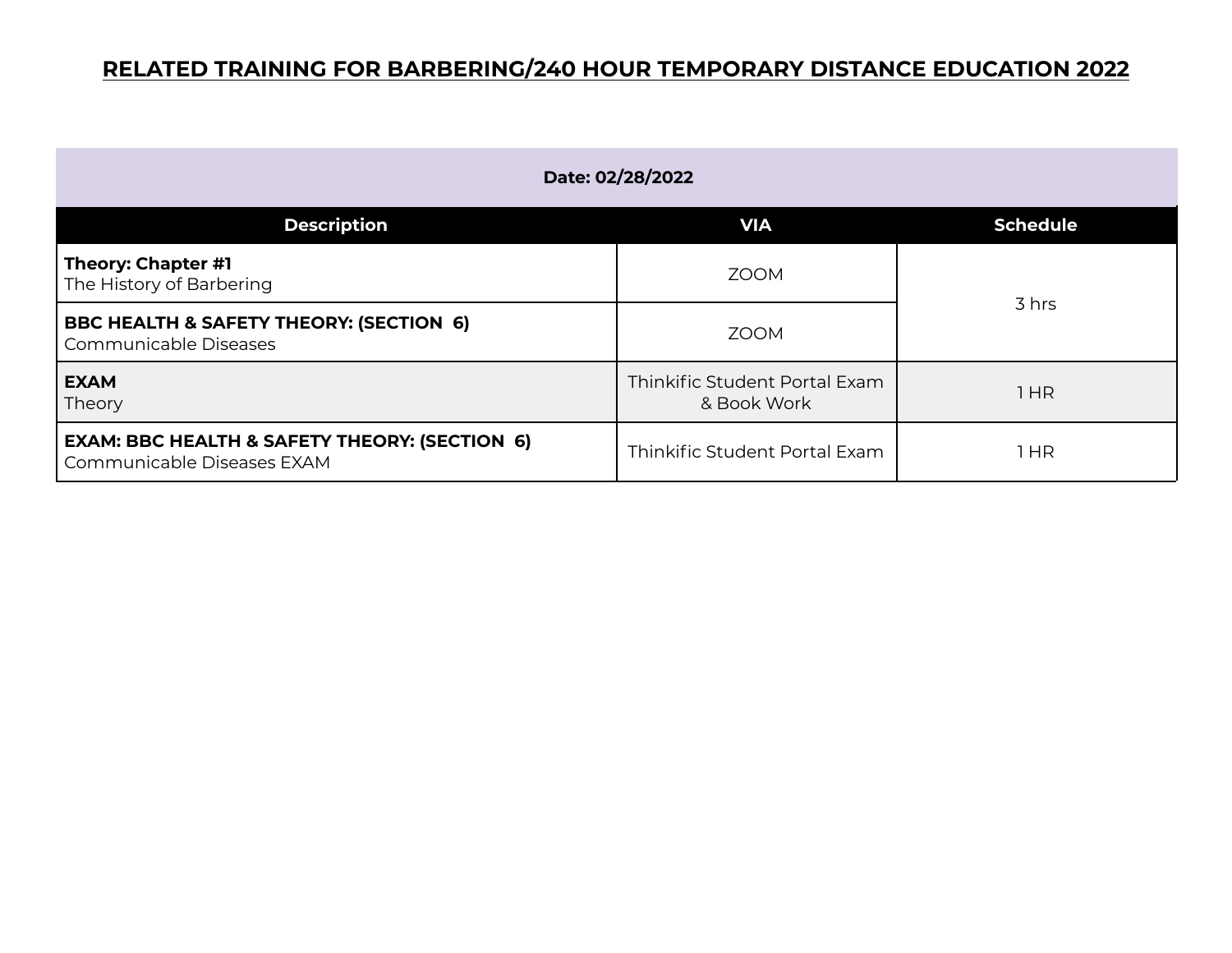| Date: 03/07/2022                                                                                     |                                              |                 |
|------------------------------------------------------------------------------------------------------|----------------------------------------------|-----------------|
| <b>Description</b>                                                                                   | <b>VIA</b>                                   | <b>Schedule</b> |
| Theory: Chapter #2<br>Life Skills                                                                    | <b>ZOOM</b>                                  |                 |
| <b>BBC HEALTH &amp; SAFETY THEORY: (SECTION 7)</b><br>Health and Safety Laws and Agencies            | <b>ZOOM</b>                                  | 3 hrs           |
| <b>EXAM</b><br>Theory                                                                                | Thinkific Student Portal Exam<br>& Book Work | 1HR             |
| <b>EXAM: BBC HEALTH &amp; SAFETY THEORY: (SECTION 7)</b><br>Health and Safety Laws and Agencies EXAM | Thinkific Student Portal Exam                | 1 HR            |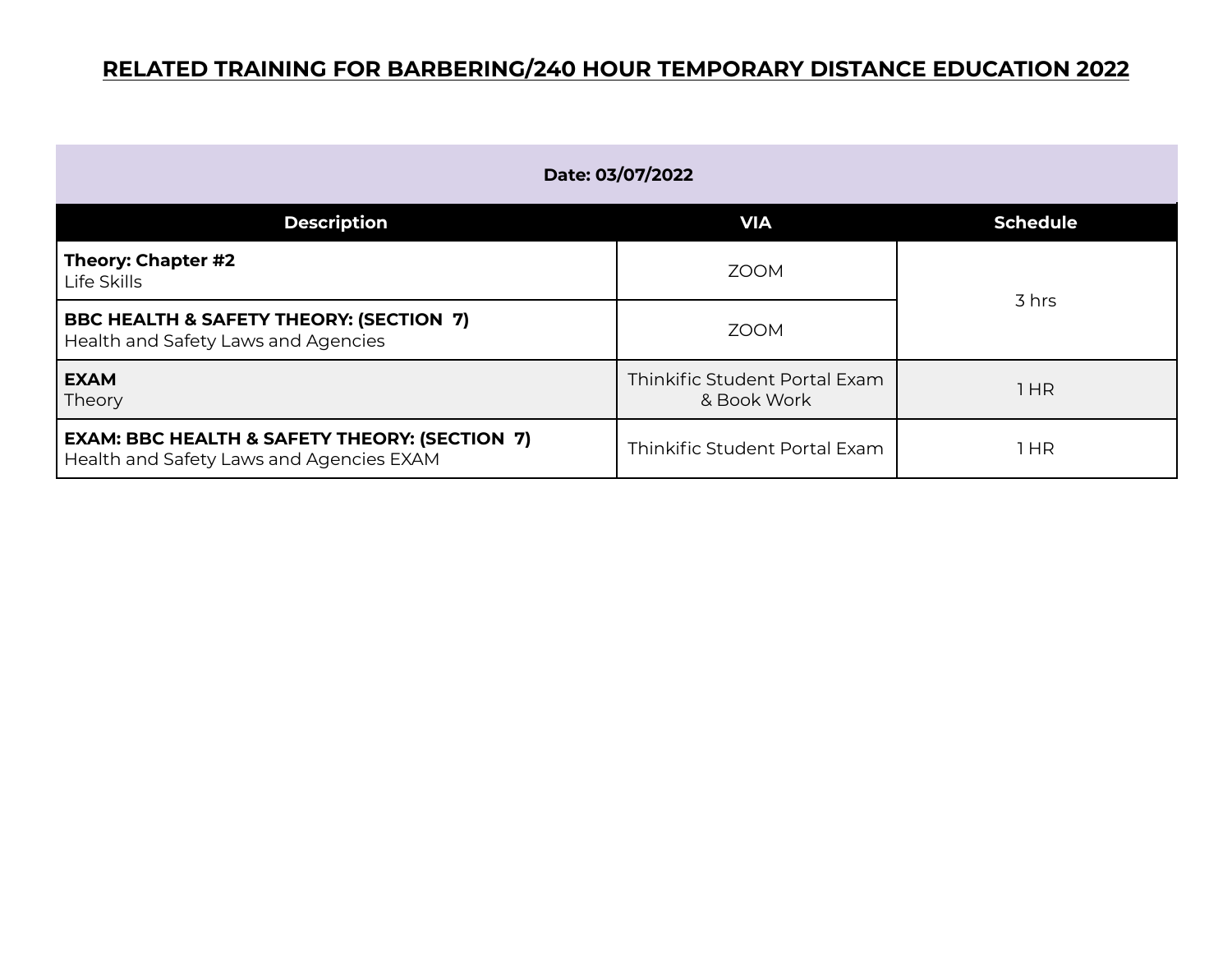| Date: 03/14/2022                                                                                    |                                              |                 |
|-----------------------------------------------------------------------------------------------------|----------------------------------------------|-----------------|
| <b>Description</b>                                                                                  | <b>VIA</b>                                   | <b>Schedule</b> |
| Theory: Chapter #3<br>Professional Image                                                            | <b>ZOOM</b>                                  | 3 hrs           |
| <b>BBC HEALTH &amp; SAFETY THEORY: (SECTION 8)</b><br>Solving Health and Safety Problems            | <b>ZOOM</b>                                  |                 |
| <b>EXAM</b><br>Theory                                                                               | Thinkific Student Portal Exam<br>& Book Work | 1HR             |
| <b>EXAM: BBC HEALTH &amp; SAFETY THEORY: (SECTION 8)</b><br>Solving Health and Safety Problems EXAM | Thinkific Student Portal Exam                | 1 HR            |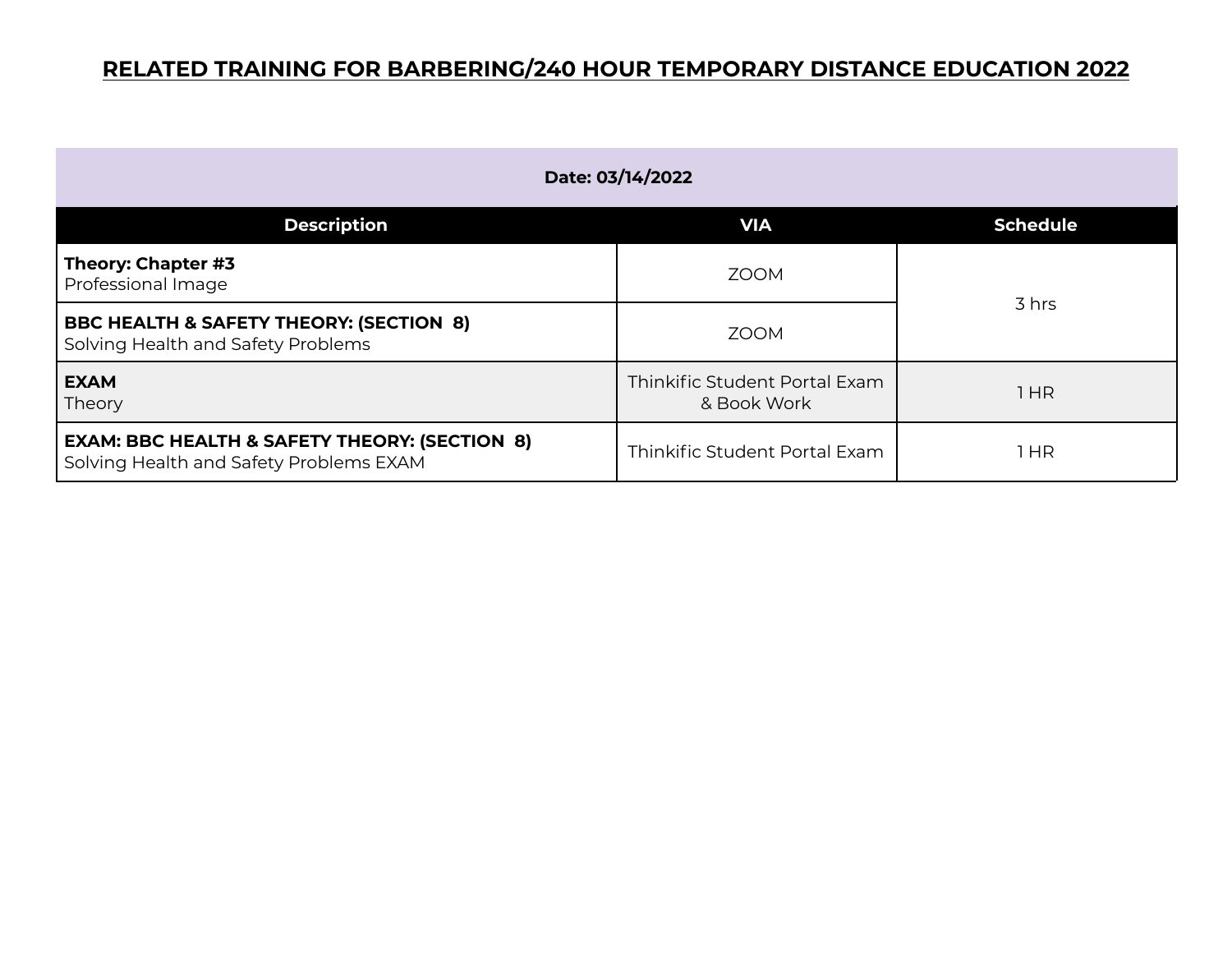| Date: 03/21/2022                                                                 |                                              |                 |
|----------------------------------------------------------------------------------|----------------------------------------------|-----------------|
| <b>Description</b>                                                               | <b>VIA</b>                                   | <b>Schedule</b> |
| Theory: Chapter #4<br>Infection Control: Principles and Practices                | <b>ZOOM</b>                                  |                 |
| <b>BBC HEALTH &amp; SAFETY THEORY: (SECTION 9)</b><br>Worker's Rights            | <b>ZOOM</b>                                  | 3 hrs           |
| <b>EXAM</b><br>Theory                                                            | Thinkific Student Portal Exam<br>& Book Work | 1 HR            |
| <b>EXAM: BBC HEALTH &amp; SAFETY THEORY: (SECTION 9)</b><br>Worker's Rights EXAM | Thinkific Student Portal Exam                | 1 HR            |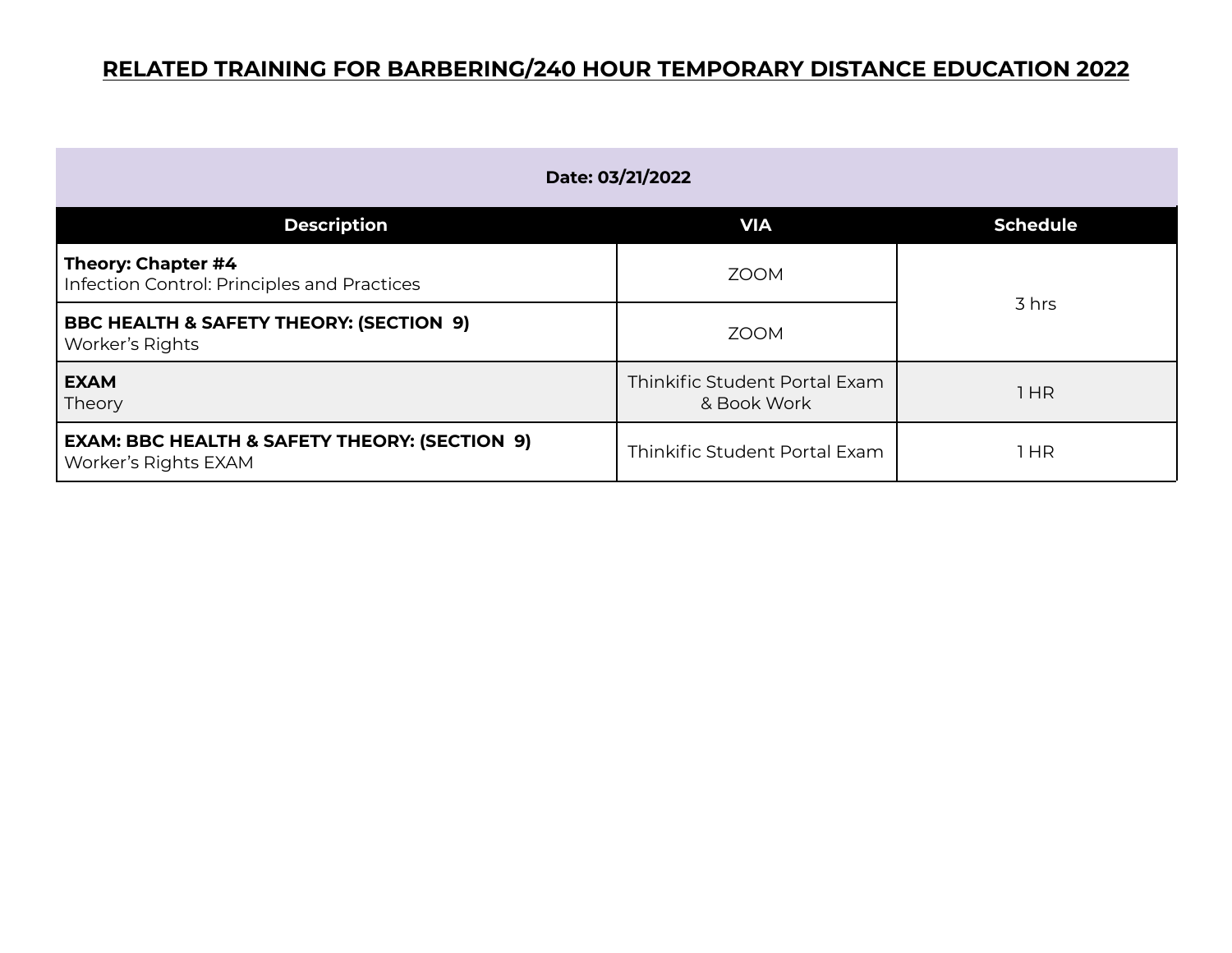| Date: 03/28/2022                                                                                                   |                                              |                 |
|--------------------------------------------------------------------------------------------------------------------|----------------------------------------------|-----------------|
| <b>Description</b>                                                                                                 | <b>VIA</b>                                   | <b>Schedule</b> |
| Theory: Chapter #5<br>Implements, Tools and Equipment                                                              | <b>ZOOM</b>                                  | 3 hrs           |
| <b>BBC HEALTH &amp; SAFETY THEORY: (SECTION 1)</b><br>The California Board of Barbering and Cosmetology            | <b>ZOOM</b>                                  |                 |
| <b>EXAM</b><br>Theory                                                                                              | Thinkific Student Portal Exam<br>& Book Work | 1HR             |
| <b>EXAM: BBC HEALTH &amp; SAFETY THEORY: (SECTION 1)</b><br>The California Board of Barbering and Cosmetology EXAM | Thinkific Student Portal Exam                | l HR            |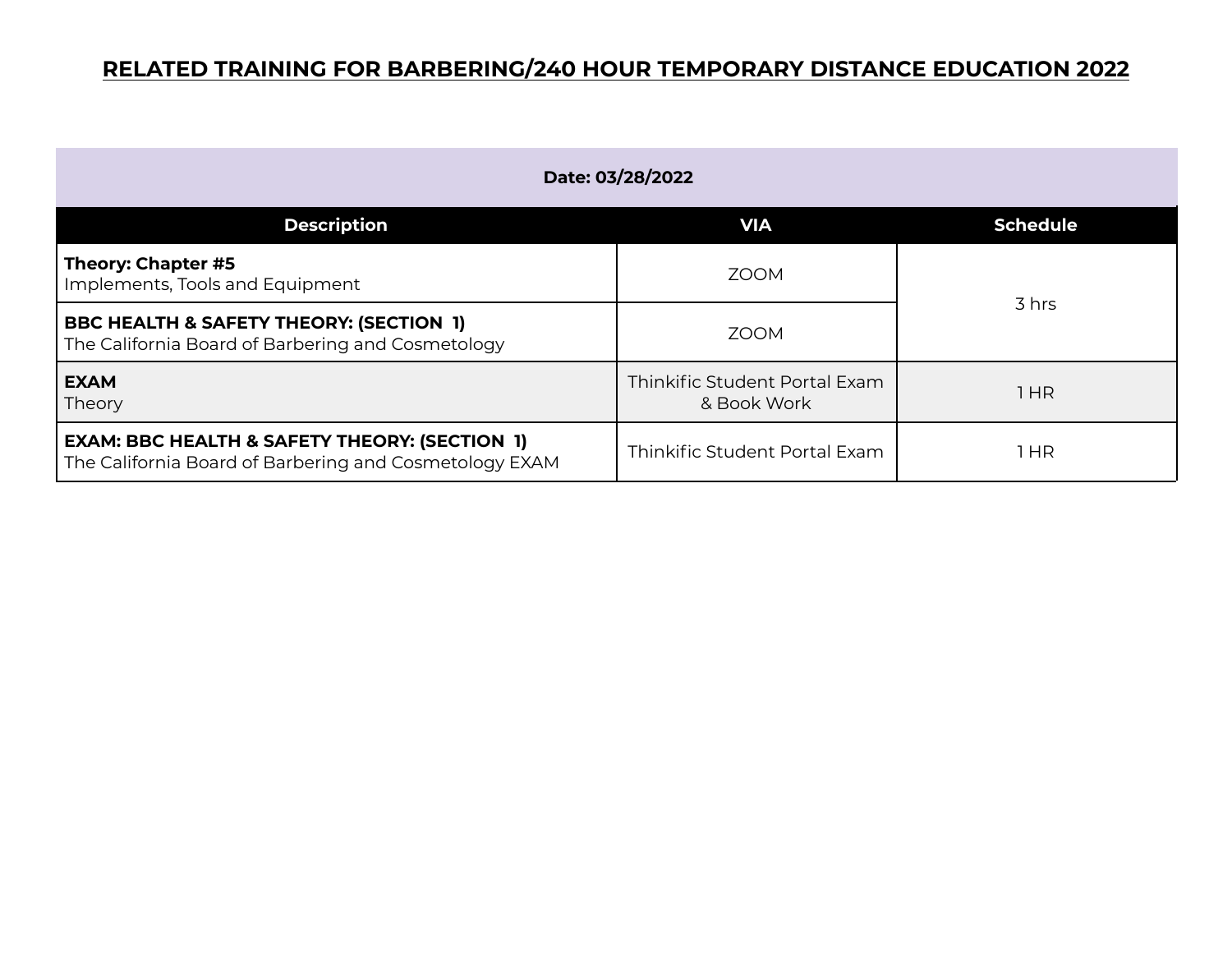| Date: 04/04/2022                                                                           |                                              |                 |
|--------------------------------------------------------------------------------------------|----------------------------------------------|-----------------|
| <b>Description</b>                                                                         | <b>VIA</b>                                   | <b>Schedule</b> |
| Theory: Chapter #6<br>General Anatomy and Physiology                                       | <b>ZOOM</b>                                  | 3 hrs           |
| <b>BBC HEALTH &amp; SAFETY THEORY: (SECTION 2)</b><br>Chemicals and your Health            | <b>ZOOM</b>                                  |                 |
| <b>EXAM</b><br>Theory                                                                      | Thinkific Student Portal Exam<br>& Book Work | 1HR             |
| <b>EXAM: BBC HEALTH &amp; SAFETY THEORY: (SECTION 2)</b><br>Chemicals and your Health EXAM | Thinkific Student Portal Exam                | HR              |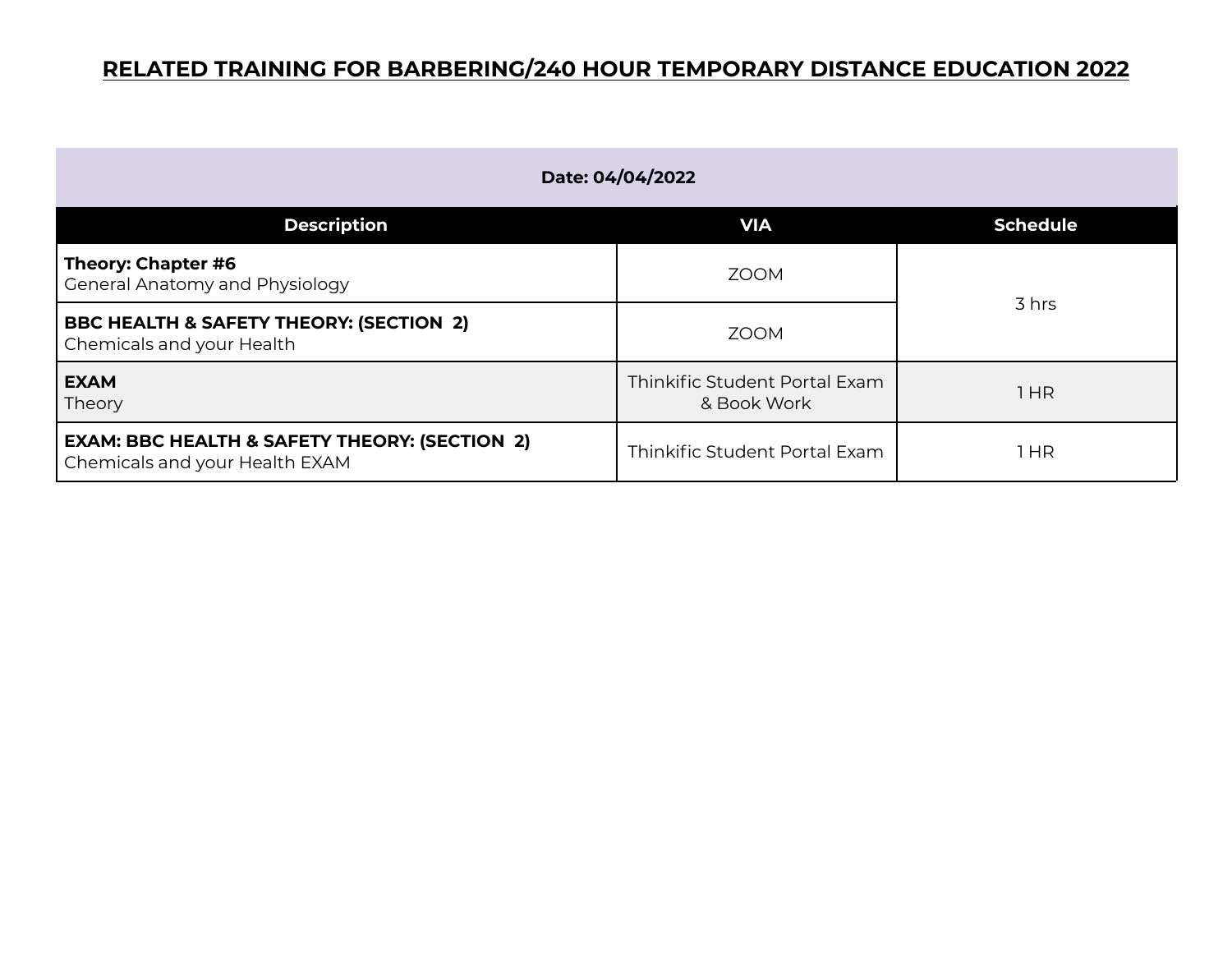| Date: 04/11/2022                                                                                           |                                              |                 |
|------------------------------------------------------------------------------------------------------------|----------------------------------------------|-----------------|
| <b>Description</b>                                                                                         | <b>VIA</b>                                   | <b>Schedule</b> |
| Theory: Chapter #7<br><b>Basics of Chemistry</b>                                                           | <b>ZOOM</b>                                  | 3 hrs           |
| BBC HEALTH & SAFETY THEORY: (SECTION 3)<br>Safety Data Sheets: What you Need to Know                       | <b>ZOOM</b>                                  |                 |
| <b>EXAM</b><br>Theory                                                                                      | Thinkific Student Portal Exam<br>& Book Work | 1HR             |
| <b>EXAM: BBC HEALTH &amp; SAFETY THEORY: (SECTION 3)</b><br>Safety Data Sheets: What you Need to Know EXAM | Thinkific Student Portal Exam                | l HR            |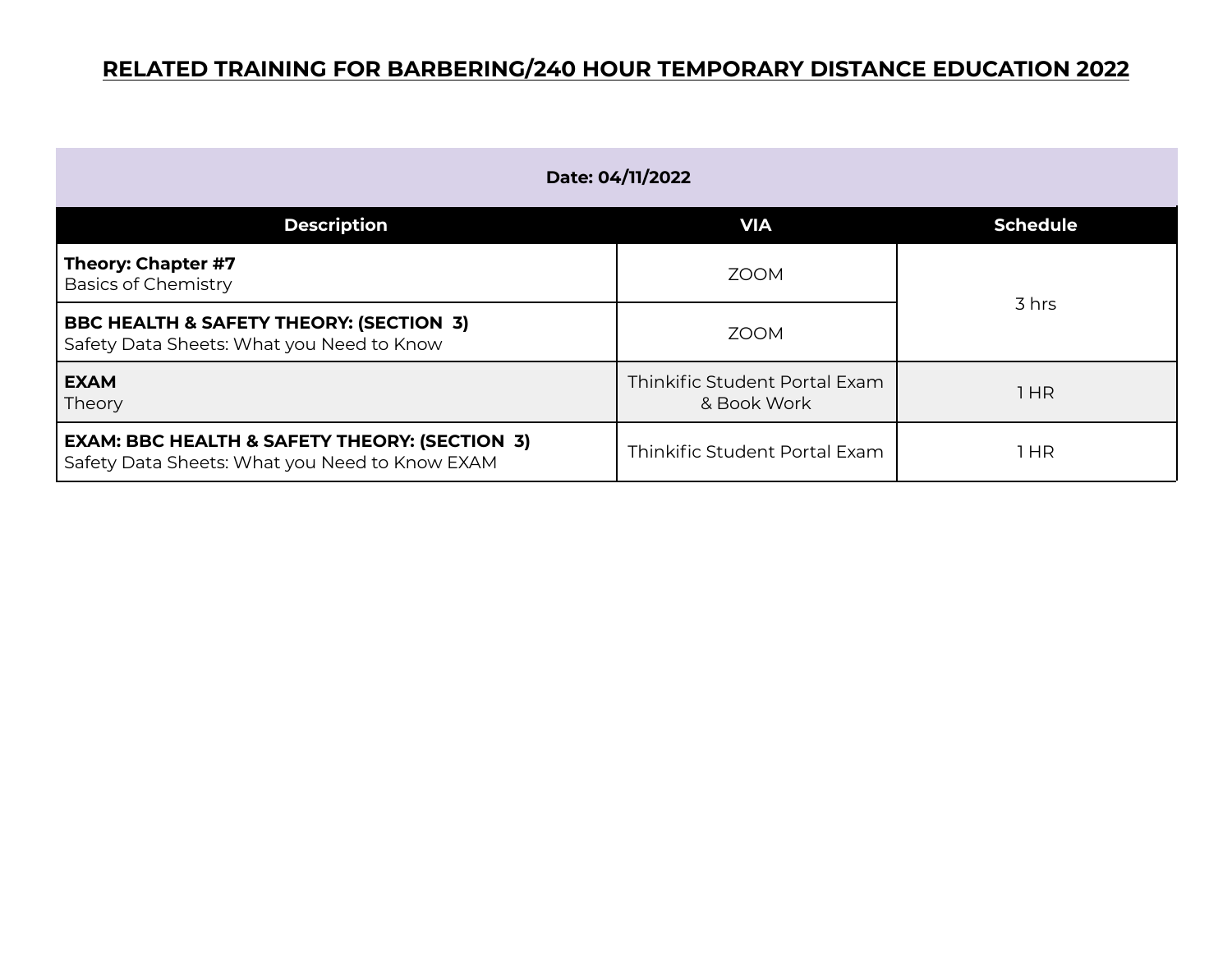| Date: 04/18/2022                                                                                              |                                              |                 |
|---------------------------------------------------------------------------------------------------------------|----------------------------------------------|-----------------|
| <b>Description</b>                                                                                            | <b>VIA</b>                                   | <b>Schedule</b> |
| Theory: Chapter #8<br><b>Basics of Electricity</b>                                                            | <b>ZOOM</b>                                  |                 |
| <b>BBC HEALTH &amp; SAFETY THEORY: (SECTION 4)</b><br>Protecting Yourself from Hazardous Chemicals            | <b>ZOOM</b>                                  | 3 hrs           |
| <b>EXAM</b><br>Theory                                                                                         | Thinkific Student Portal Exam<br>& Book Work | 1HR             |
| <b>EXAM: BBC HEALTH &amp; SAFETY THEORY: (SECTION 4)</b><br>Protecting Yourself from Hazardous Chemicals EXAM | Thinkific Student Portal Exam                | l HR            |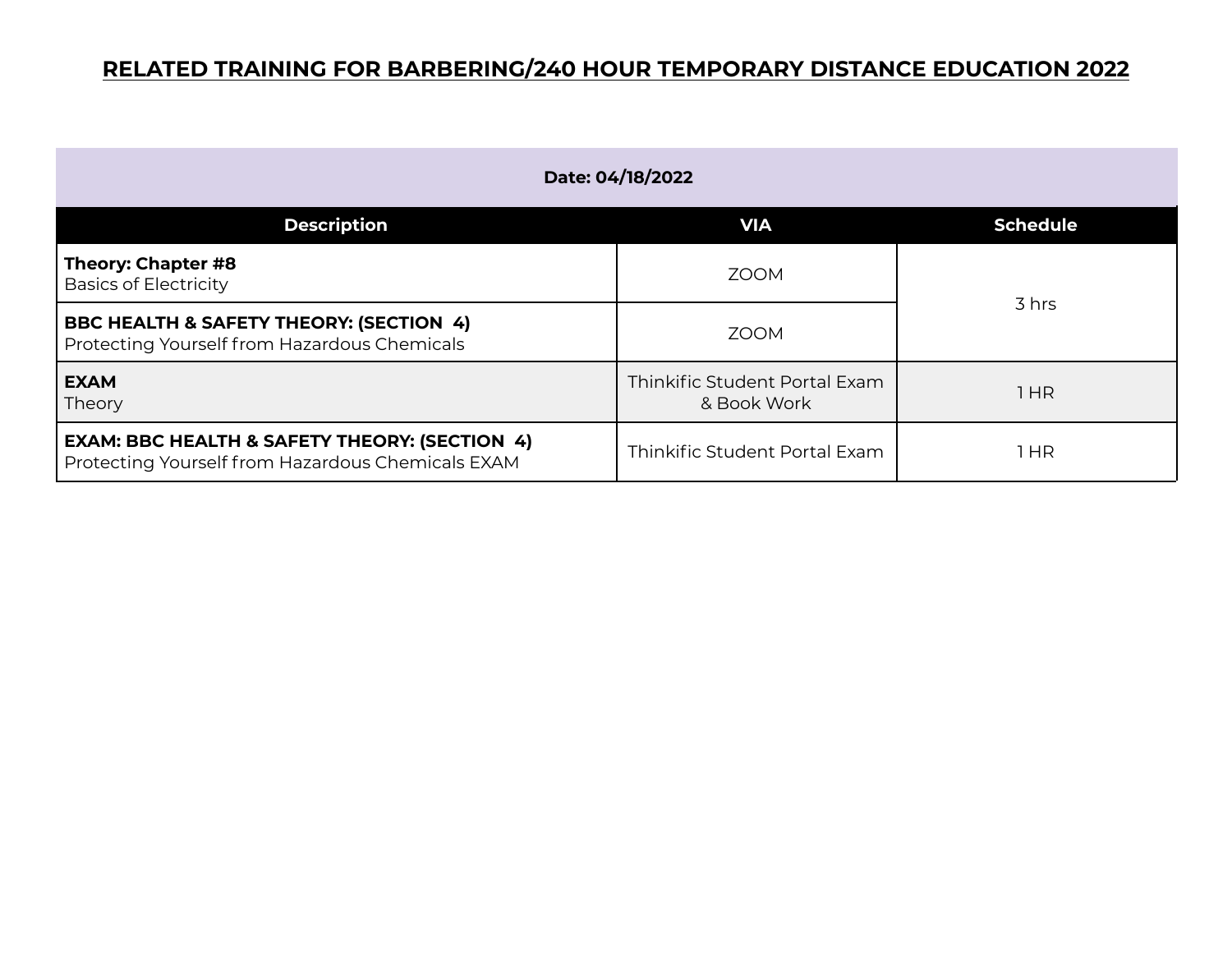| Date: 04/25/2022                                                                                           |                                              |                 |
|------------------------------------------------------------------------------------------------------------|----------------------------------------------|-----------------|
| <b>Description</b>                                                                                         | <b>VIA</b>                                   | <b>Schedule</b> |
| Theory: Chapter #9<br>The Skin - Structure, Disorders, and Diseases                                        | <b>ZOOM</b>                                  |                 |
| <b>BBC HEALTH &amp; SAFETY THEORY: (SECTION 5)</b><br>Ergonomics: Fitting the Job to the Person            | <b>ZOOM</b>                                  | 3 hrs           |
| <b>EXAM</b><br>Theory                                                                                      | Thinkific Student Portal Exam<br>& Book Work | 1HR             |
| <b>EXAM: BBC HEALTH &amp; SAFETY THEORY: (SECTION 5)</b><br>Ergonomics: Fitting the Job to the Person EXAM | Thinkific Student Portal Exam                | HR              |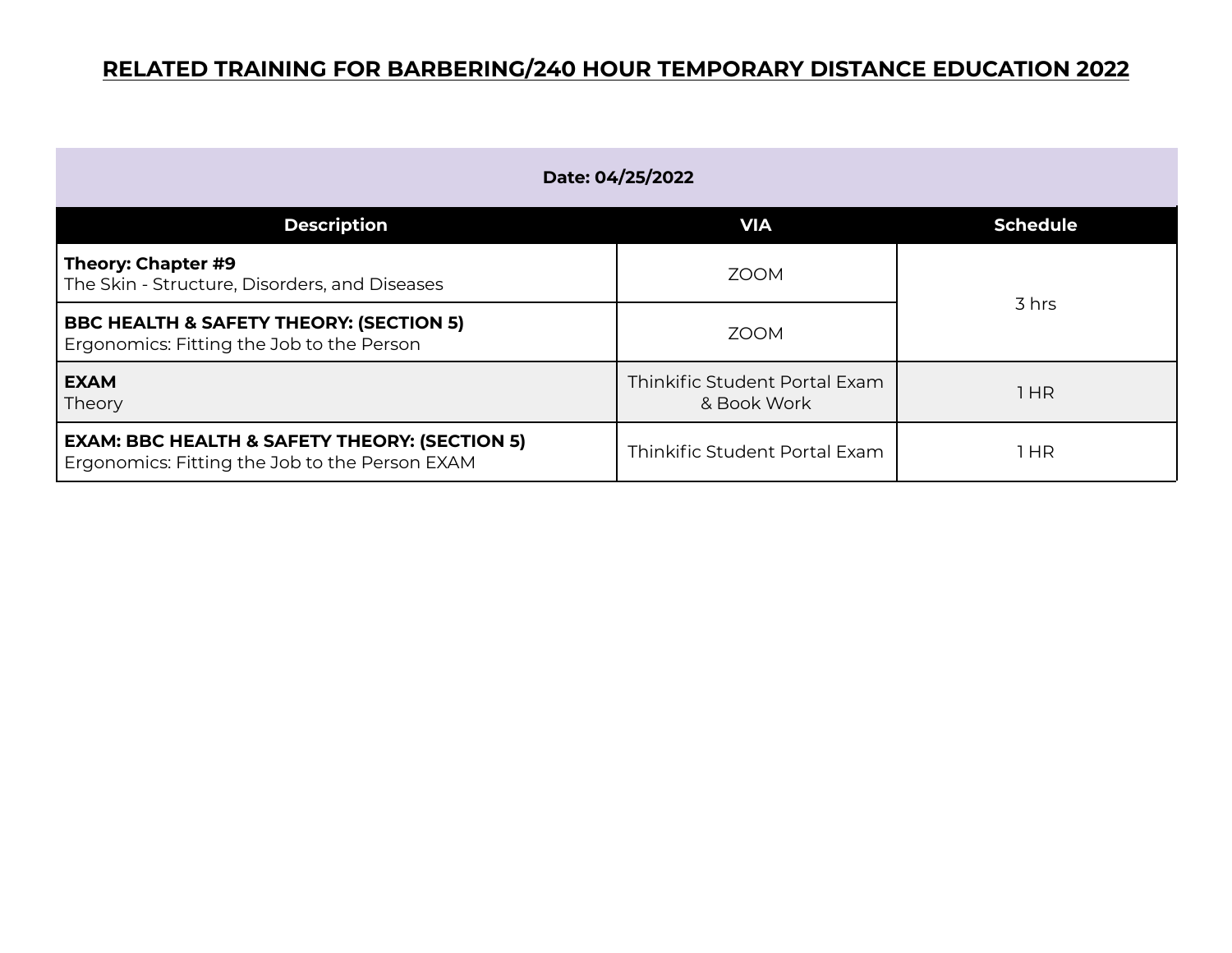| Date: 05/02/2022                                                                       |                                              |                 |
|----------------------------------------------------------------------------------------|----------------------------------------------|-----------------|
| <b>Description</b>                                                                     | <b>VIA</b>                                   | <b>Schedule</b> |
| Theory: Chapter #10<br>Properties and Disorders of the Hair and Scalp                  | <b>ZOOM</b>                                  |                 |
| <b>BBC HEALTH &amp; SAFETY THEORY: (SECTION 6)</b><br>Communicable Diseases            | <b>ZOOM</b>                                  | 3 hrs           |
| <b>EXAM</b><br>Theory                                                                  | Thinkific Student Portal Exam<br>& Book Work | 1 HR            |
| <b>EXAM: BBC HEALTH &amp; SAFETY THEORY: (SECTION 6)</b><br>Communicable Diseases EXAM | Thinkific Student Portal Exam                | 1 HR            |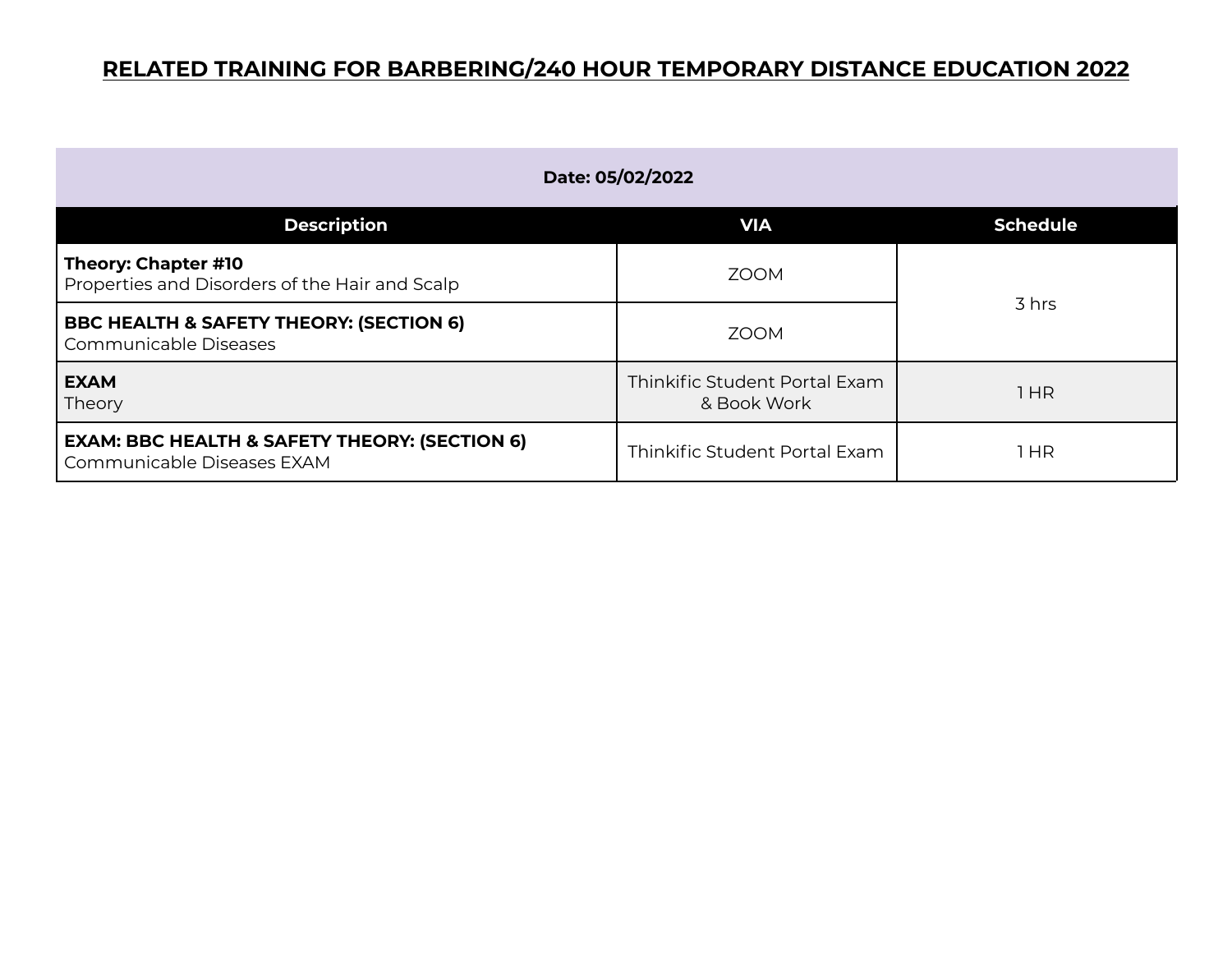| Date: 05/09/2022                                                                                     |                                              |                 |
|------------------------------------------------------------------------------------------------------|----------------------------------------------|-----------------|
| <b>Description</b>                                                                                   | <b>VIA</b>                                   | <b>Schedule</b> |
| Theory: Chapter #11<br>Treatment of the Hair and Scalp                                               | <b>ZOOM</b>                                  | 3 hrs           |
| BBC HEALTH & SAFETY THEORY: (SECTION 7)<br>Health and Safety Laws and Agencies                       | <b>ZOOM</b>                                  |                 |
| <b>EXAM</b><br>Theory                                                                                | Thinkific Student Portal Exam<br>& Book Work | 1HR             |
| <b>EXAM: BBC HEALTH &amp; SAFETY THEORY: (SECTION 7)</b><br>Health and Safety Laws and Agencies EXAM | Thinkific Student Portal Exam                | HR              |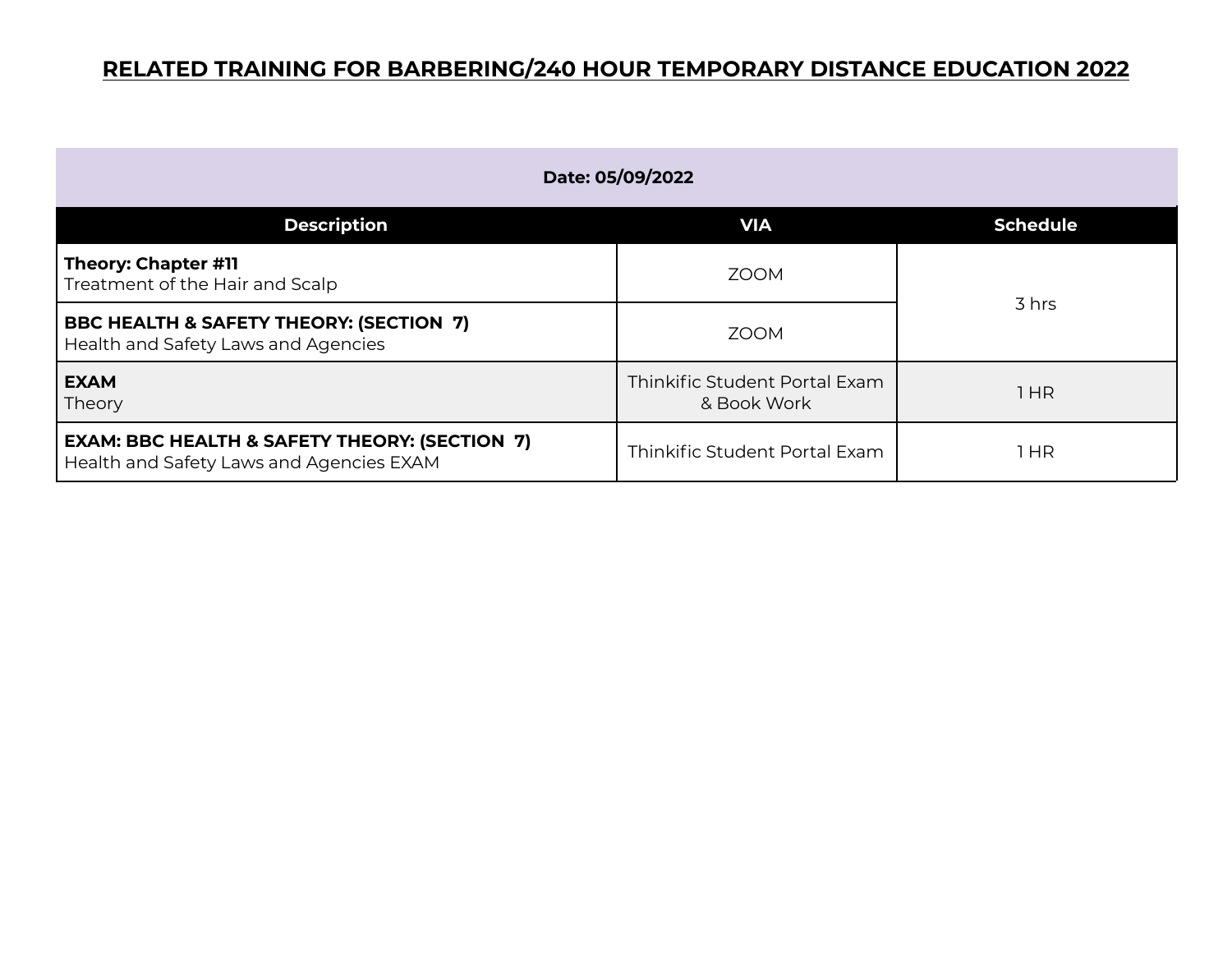| Date: 05/16/2022                                                                                    |                                              |                 |
|-----------------------------------------------------------------------------------------------------|----------------------------------------------|-----------------|
| <b>Description</b>                                                                                  | <b>VIA</b>                                   | <b>Schedule</b> |
| Theory: Chapter #12<br>Men's Facial Massage and Treatments                                          | <b>ZOOM</b>                                  | 3 hrs           |
| <b>BBC HEALTH &amp; SAFETY THEORY: (SECTION 8)</b><br>Solving Health and Safety Problems            | <b>ZOOM</b>                                  |                 |
| <b>EXAM</b><br>Theory                                                                               | Thinkific Student Portal Exam<br>& Book Work | 1HR             |
| <b>EXAM: BBC HEALTH &amp; SAFETY THEORY: (SECTION 8)</b><br>Solving Health and Safety Problems EXAM | Thinkific Student Portal Exam                | HR              |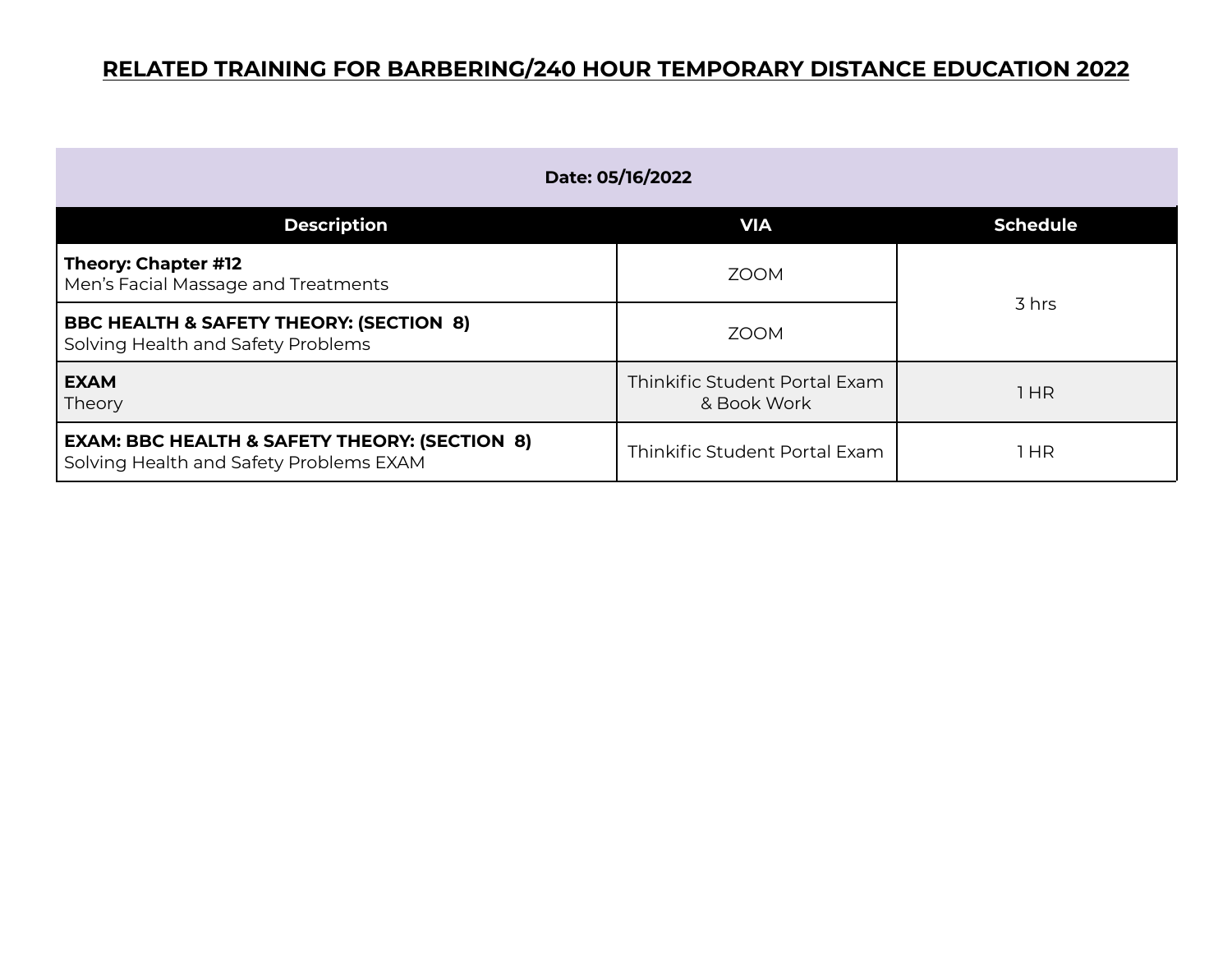| Date: 05/23/2022                                                                 |                                              |                 |
|----------------------------------------------------------------------------------|----------------------------------------------|-----------------|
| <b>Description</b>                                                               | <b>VIA</b>                                   | <b>Schedule</b> |
| Theory: Chapter #13<br>Shaving and Facial-Hair Design                            | <b>ZOOM</b>                                  | 3 hrs           |
| <b>BBC HEALTH &amp; SAFETY THEORY: (SECTION 9)</b><br>Worker's Rights            | <b>ZOOM</b>                                  |                 |
| <b>EXAM</b><br>Theory                                                            | Thinkific Student Portal Exam<br>& Book Work | 1 HR            |
| <b>EXAM: BBC HEALTH &amp; SAFETY THEORY: (SECTION 9)</b><br>Worker's Rights EXAM | Thinkific Student Portal Exam                | 1 HR            |

**MAY 30th, 2022 [NO SCHOOL]**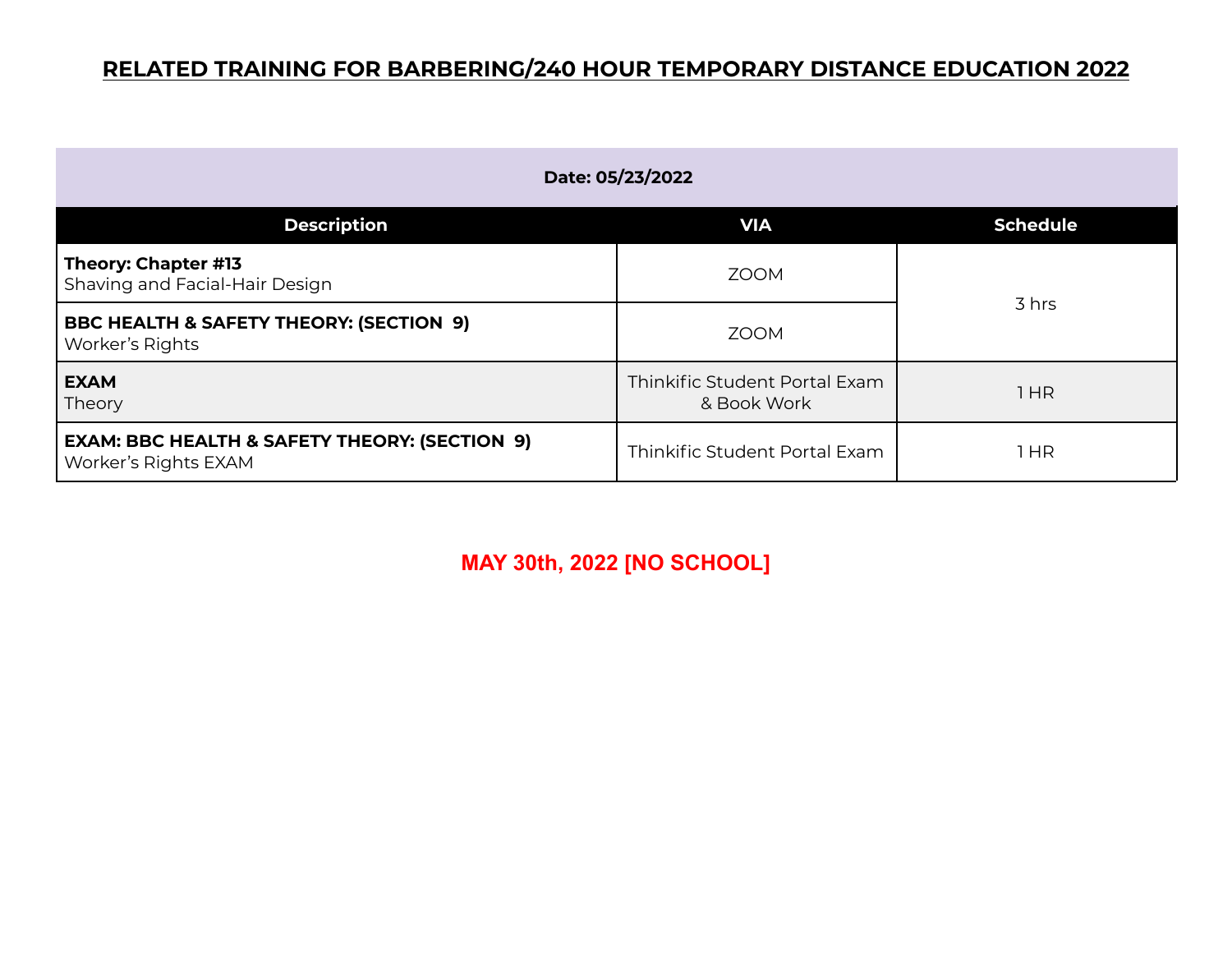| Date: 06/06/2022                                                                                                   |                                              |                 |
|--------------------------------------------------------------------------------------------------------------------|----------------------------------------------|-----------------|
| <b>Description</b>                                                                                                 | <b>VIA</b>                                   | <b>Schedule</b> |
| Theory: Chapter #14<br>Men's Haircutting and Styling                                                               | <b>ZOOM</b>                                  |                 |
| <b>BBC HEALTH &amp; SAFETY THEORY: (SECTION 1)</b><br>The California Board of Barbering and Cosmetology            | 700M                                         | 3 hrs           |
| <b>EXAM</b><br>Theory                                                                                              | Thinkific Student Portal Exam<br>& Book Work | 1 HR            |
| <b>EXAM: BBC HEALTH &amp; SAFETY THEORY: (SECTION 1)</b><br>The California Board of Barbering and Cosmetology EXAM | Thinkific Student Portal Exam                | 1 HR            |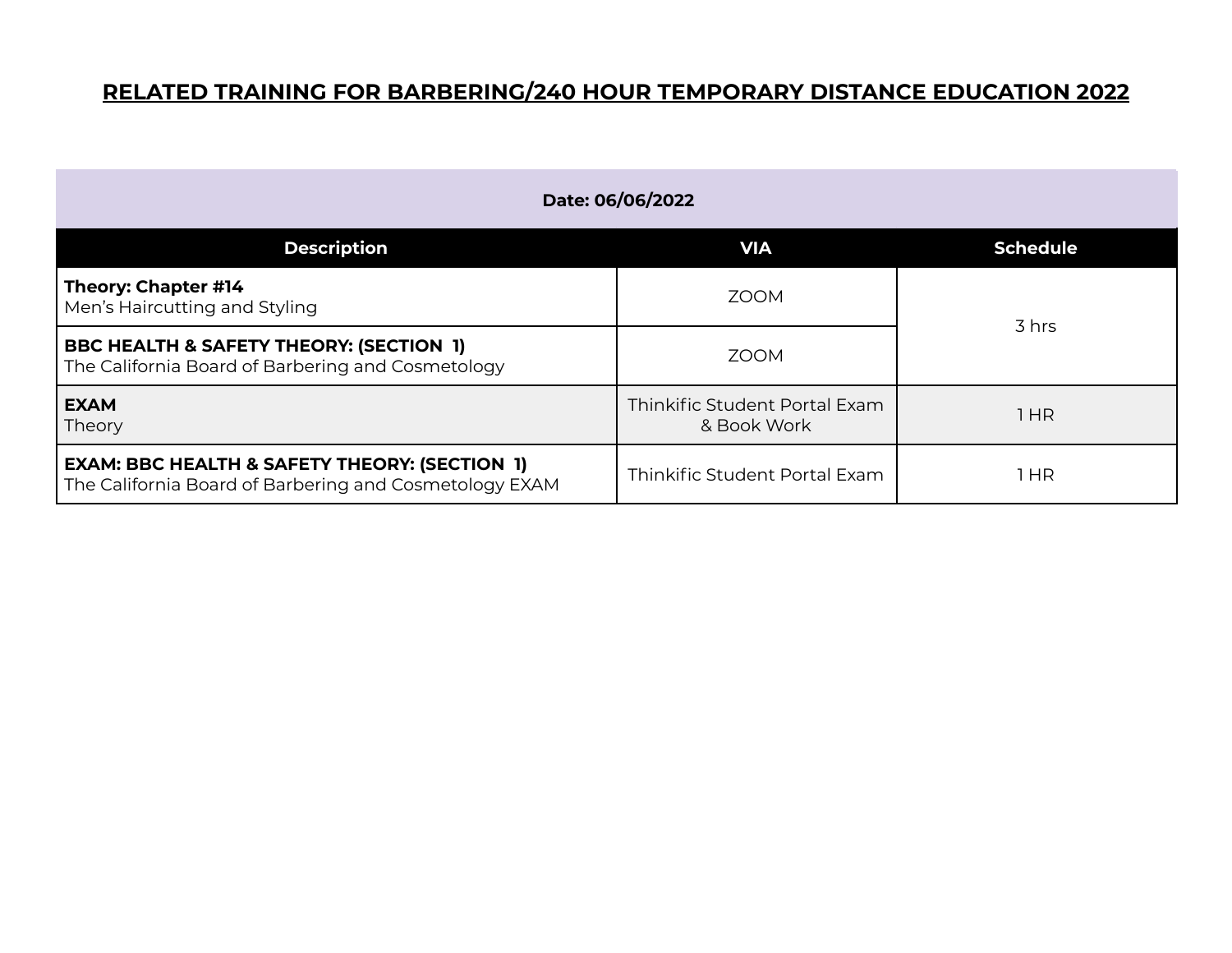| Date: 06/13/2022                                                                           |                                              |                 |
|--------------------------------------------------------------------------------------------|----------------------------------------------|-----------------|
| <b>Description</b>                                                                         | <b>VIA</b>                                   | <b>Schedule</b> |
| Theory: Chapter #15<br>Men's Hair Replacement                                              | <b>ZOOM</b>                                  |                 |
| <b>BBC HEALTH &amp; SAFETY THEORY: (SECTION 2)</b><br>Chemicals and your Health            | <b>ZOOM</b>                                  | 3 hrs           |
| <b>EXAM</b><br>Theory                                                                      | Thinkific Student Portal Exam<br>& Book Work | 1HR             |
| <b>EXAM: BBC HEALTH &amp; SAFETY THEORY: (SECTION 2)</b><br>Chemicals and your Health EXAM | Thinkific Student Portal Exam                | l HR            |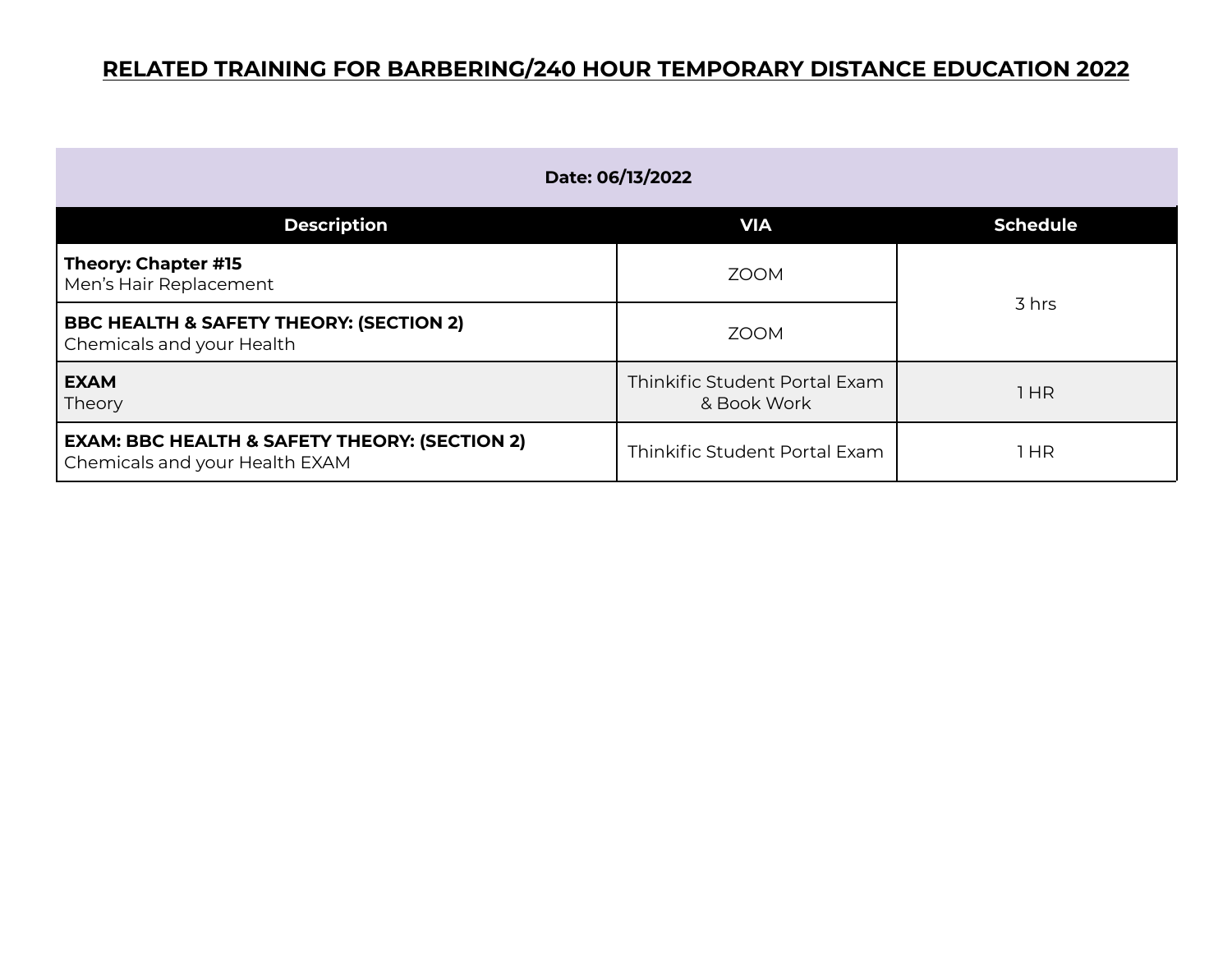| Date: 06/20/2022                                                                                           |                                              |                 |
|------------------------------------------------------------------------------------------------------------|----------------------------------------------|-----------------|
| <b>Description</b>                                                                                         | <b>VIA</b>                                   | <b>Schedule</b> |
| Theory: Chapter #16<br>Women's Haircutting and Styling                                                     | <b>ZOOM</b>                                  | 3 hrs           |
| <b>BBC HEALTH &amp; SAFETY THEORY: (SECTION 3)</b><br>Safety Data Sheets: What you Need to Know            | <b>ZOOM</b>                                  |                 |
| <b>EXAM</b><br>Theory                                                                                      | Thinkific Student Portal Exam<br>& Book Work | 1HR             |
| <b>EXAM: BBC HEALTH &amp; SAFETY THEORY: (SECTION 3)</b><br>Safety Data Sheets: What you Need to Know EXAM | Thinkific Student Portal Exam                | l HR            |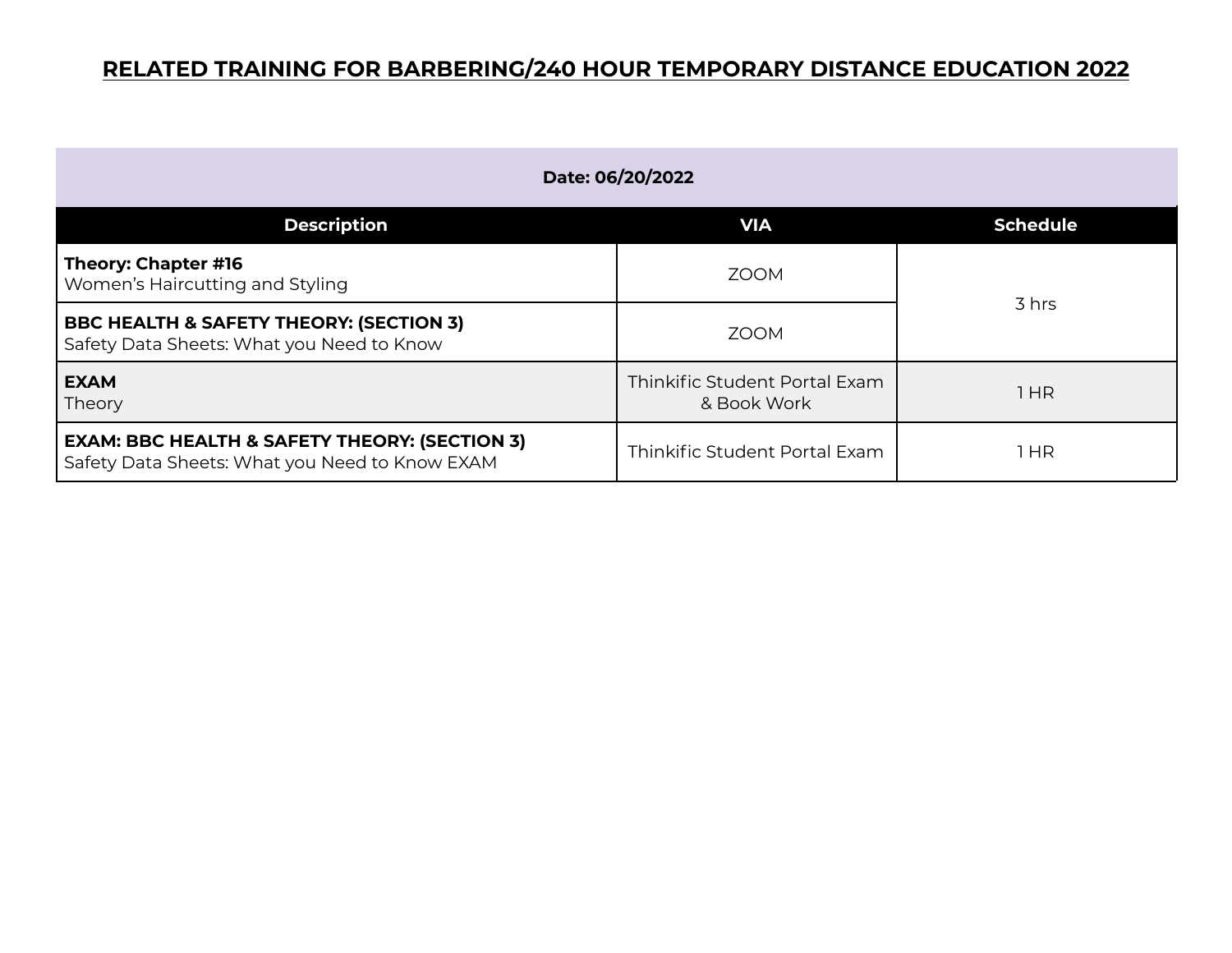| Date: 06/27/2022                                                                                              |                                              |                 |
|---------------------------------------------------------------------------------------------------------------|----------------------------------------------|-----------------|
| <b>Description</b>                                                                                            | <b>VIA</b>                                   | <b>Schedule</b> |
| Theory: Chapter #17<br>Chemical Texture Services                                                              | <b>ZOOM</b>                                  |                 |
| <b>BBC HEALTH &amp; SAFETY THEORY: (SECTION 4)</b><br>Protecting Yourself from Hazardous Chemicals            | <b>ZOOM</b>                                  | 3 hrs           |
| <b>EXAM</b><br>Theory                                                                                         | Thinkific Student Portal Exam<br>& Book Work | 1 HR            |
| <b>EXAM: BBC HEALTH &amp; SAFETY THEORY: (SECTION 4)</b><br>Protecting Yourself from Hazardous Chemicals EXAM | Thinkific Student Portal Exam                | 1 HR            |

**July 4th, 2022 [NO SCHOOL]**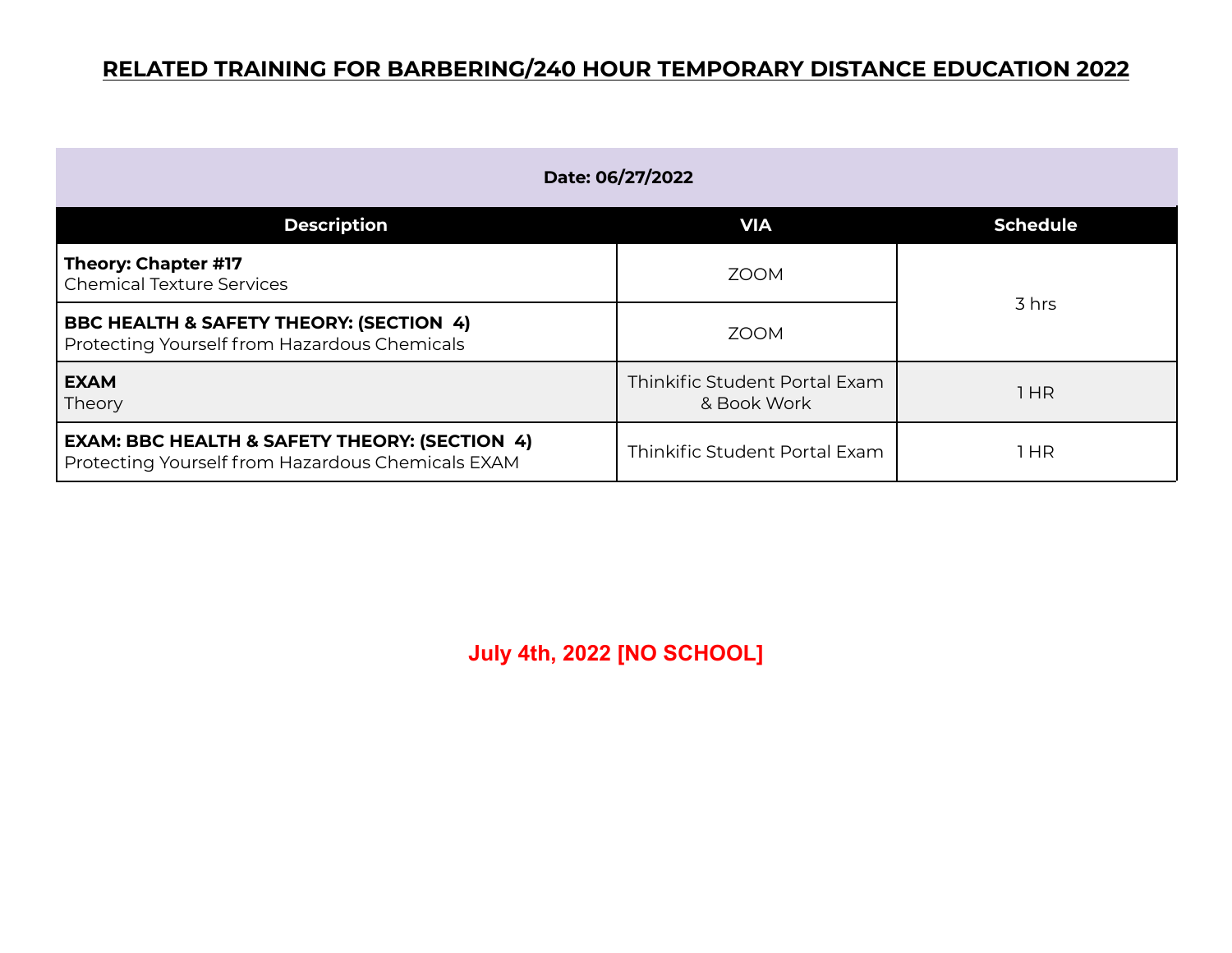| Date: 07/11/2022                                                                                           |                                              |                 |
|------------------------------------------------------------------------------------------------------------|----------------------------------------------|-----------------|
| <b>Description</b>                                                                                         | <b>VIA</b>                                   | <b>Schedule</b> |
| Theory: Chapter #18<br>Haircoloring and Lightening                                                         | <b>ZOOM</b>                                  | 3 hrs           |
| <b>BBC HEALTH &amp; SAFETY THEORY: (SECTION 5)</b><br>Ergonomics: Fitting the Job to the Person            | <b>ZOOM</b>                                  |                 |
| <b>EXAM</b><br>Theory                                                                                      | Thinkific Student Portal Exam<br>& Book Work | 1HR             |
| <b>EXAM: BBC HEALTH &amp; SAFETY THEORY: (SECTION 5)</b><br>Ergonomics: Fitting the Job to the Person EXAM | Thinkific Student Portal Exam                | HR              |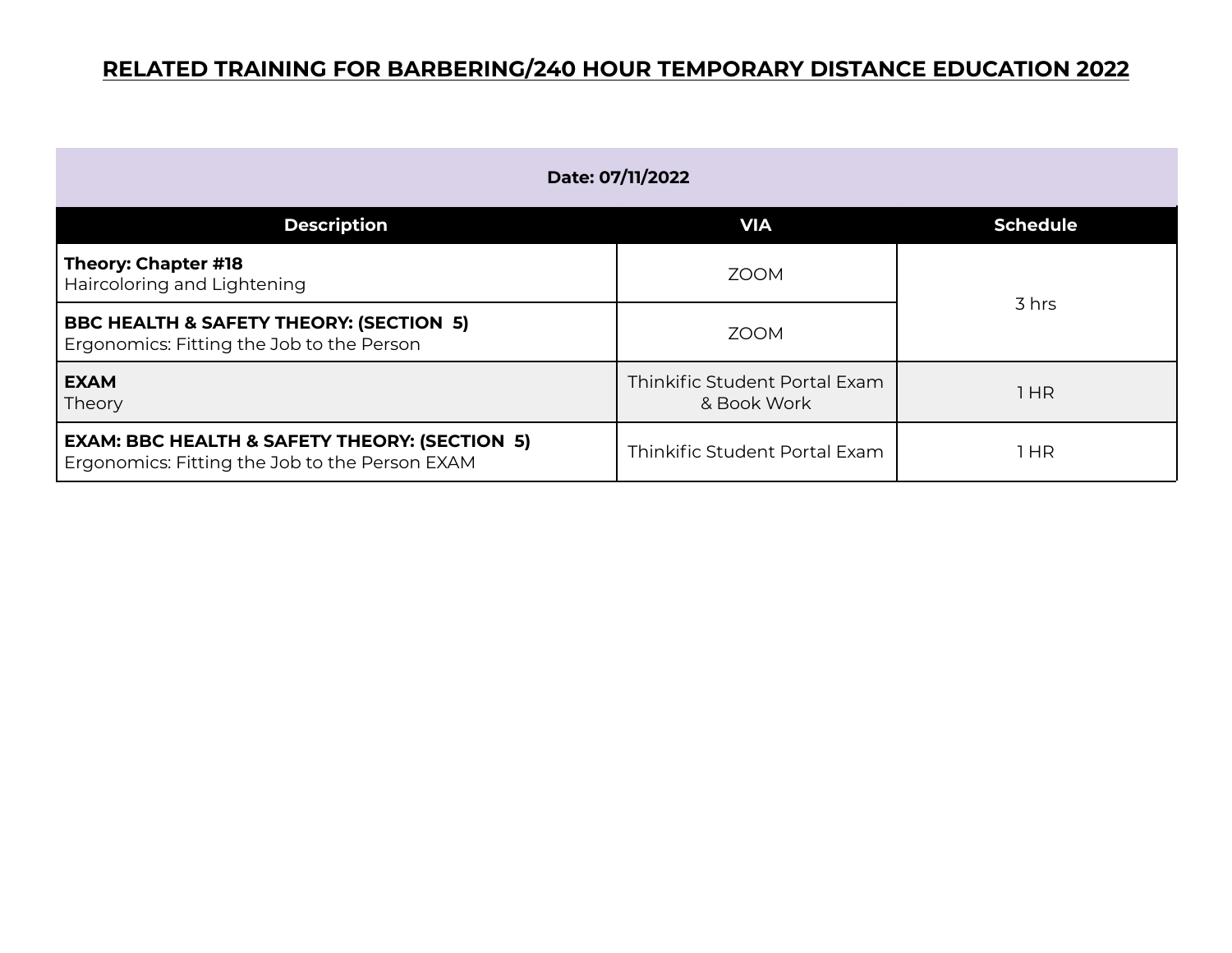| Date: 07/18/2022                                                                       |                                              |                 |
|----------------------------------------------------------------------------------------|----------------------------------------------|-----------------|
| <b>Description</b>                                                                     | <b>VIA</b>                                   | <b>Schedule</b> |
| Theory: Chapter #19<br>Preparing for Licensure and Employment                          | <b>ZOOM</b>                                  |                 |
| <b>BBC HEALTH &amp; SAFETY THEORY: (SECTION 6)</b><br>Communicable Diseases            | <b>ZOOM</b>                                  | 3 hrs           |
| <b>EXAM</b><br>Theory                                                                  | Thinkific Student Portal Exam<br>& Book Work | 1HR             |
| <b>EXAM: BBC HEALTH &amp; SAFETY THEORY: (SECTION 6)</b><br>Communicable Diseases EXAM | Thinkific Student Portal Exam                | HR              |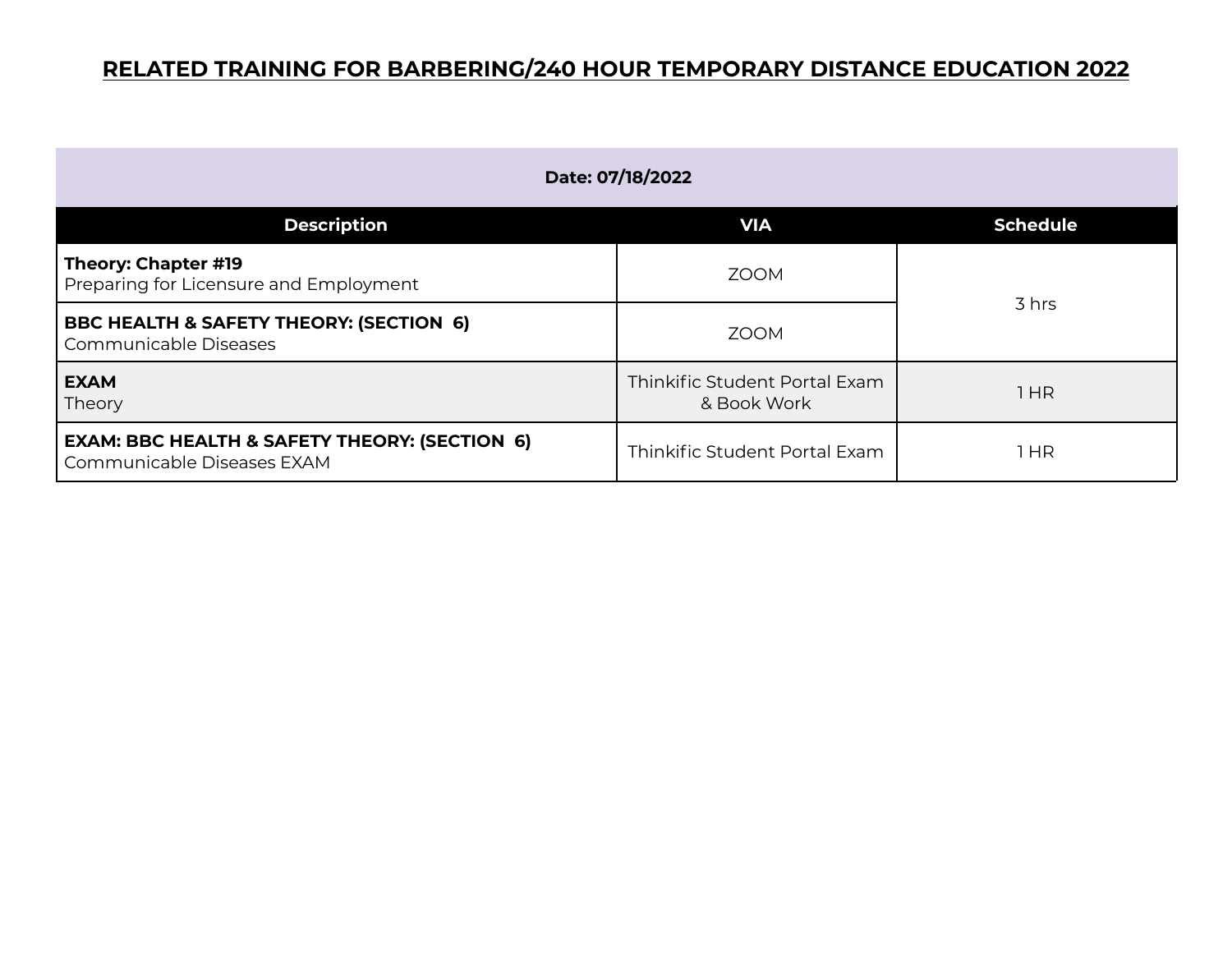| Date: 07/25/2022                                                                                     |                                              |                 |
|------------------------------------------------------------------------------------------------------|----------------------------------------------|-----------------|
| <b>Description</b>                                                                                   | <b>VIA</b>                                   | <b>Schedule</b> |
| Theory: Chapter #20<br>Working Behind the Chair                                                      | <b>ZOOM</b>                                  | 3 hrs           |
| BBC HEALTH & SAFETY THEORY: (SECTION 7)<br>Health and Safety Laws and Agencies                       | <b>ZOOM</b>                                  |                 |
| <b>EXAM</b><br>Theory                                                                                | Thinkific Student Portal Exam<br>& Book Work | 1HR             |
| <b>EXAM: BBC HEALTH &amp; SAFETY THEORY: (SECTION 7)</b><br>Health and Safety Laws and Agencies EXAM | Thinkific Student Portal Exam                | HR              |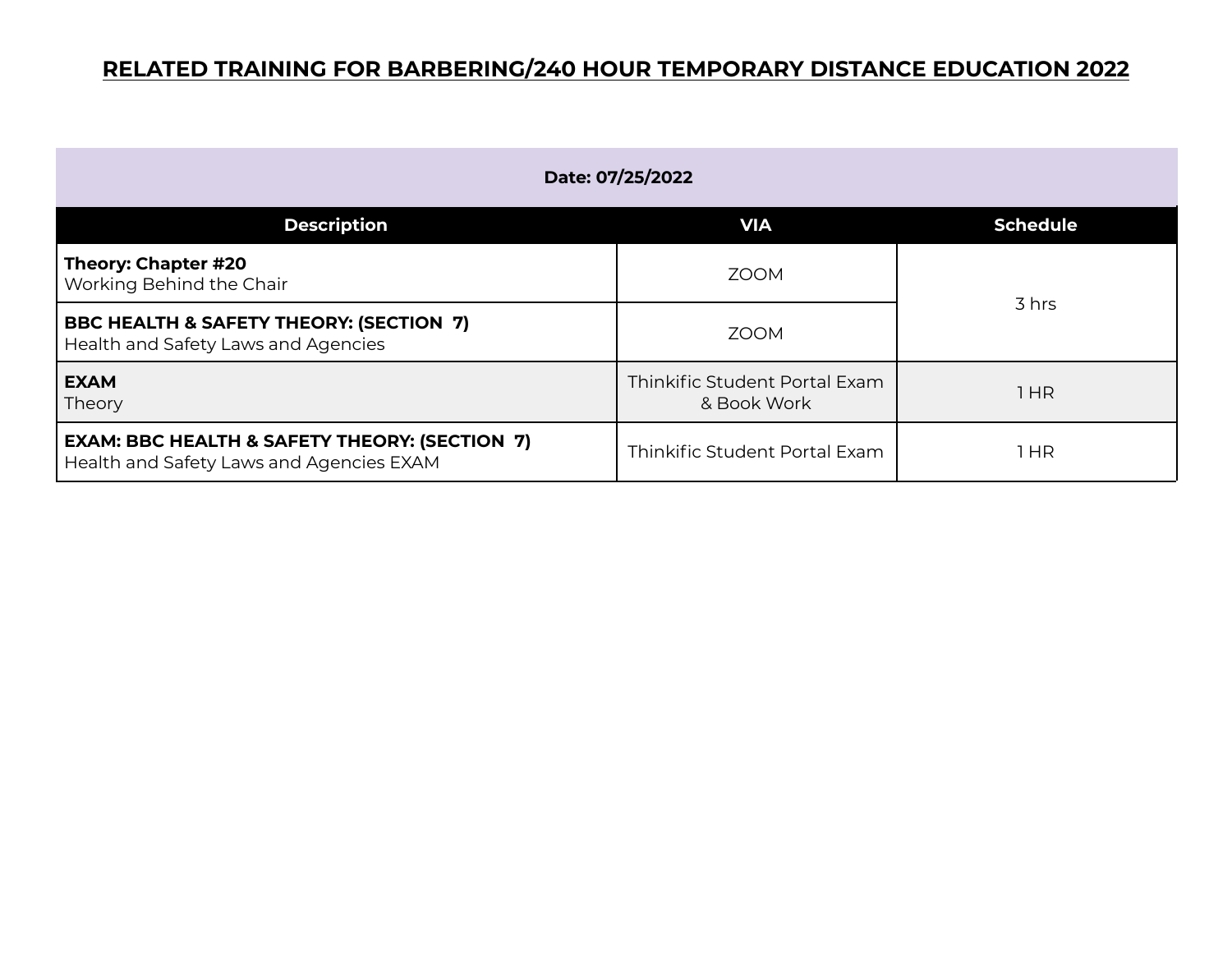| Date: 08/01/2022                                                                                    |                                              |                 |
|-----------------------------------------------------------------------------------------------------|----------------------------------------------|-----------------|
| <b>Description</b>                                                                                  | <b>VIA</b>                                   | <b>Schedule</b> |
| Theory: Chapter #1<br>The History of Barbering                                                      | <b>ZOOM</b>                                  |                 |
| <b>BBC HEALTH &amp; SAFETY THEORY: (SECTION 8)</b><br>Solving Health and Safety Problems            | <b>ZOOM</b>                                  | 3 hrs           |
| <b>EXAM</b><br>Theory                                                                               | Thinkific Student Portal Exam<br>& Book Work | 1HR             |
| <b>EXAM: BBC HEALTH &amp; SAFETY THEORY: (SECTION 8)</b><br>Solving Health and Safety Problems EXAM | Thinkific Student Portal Exam                | HR              |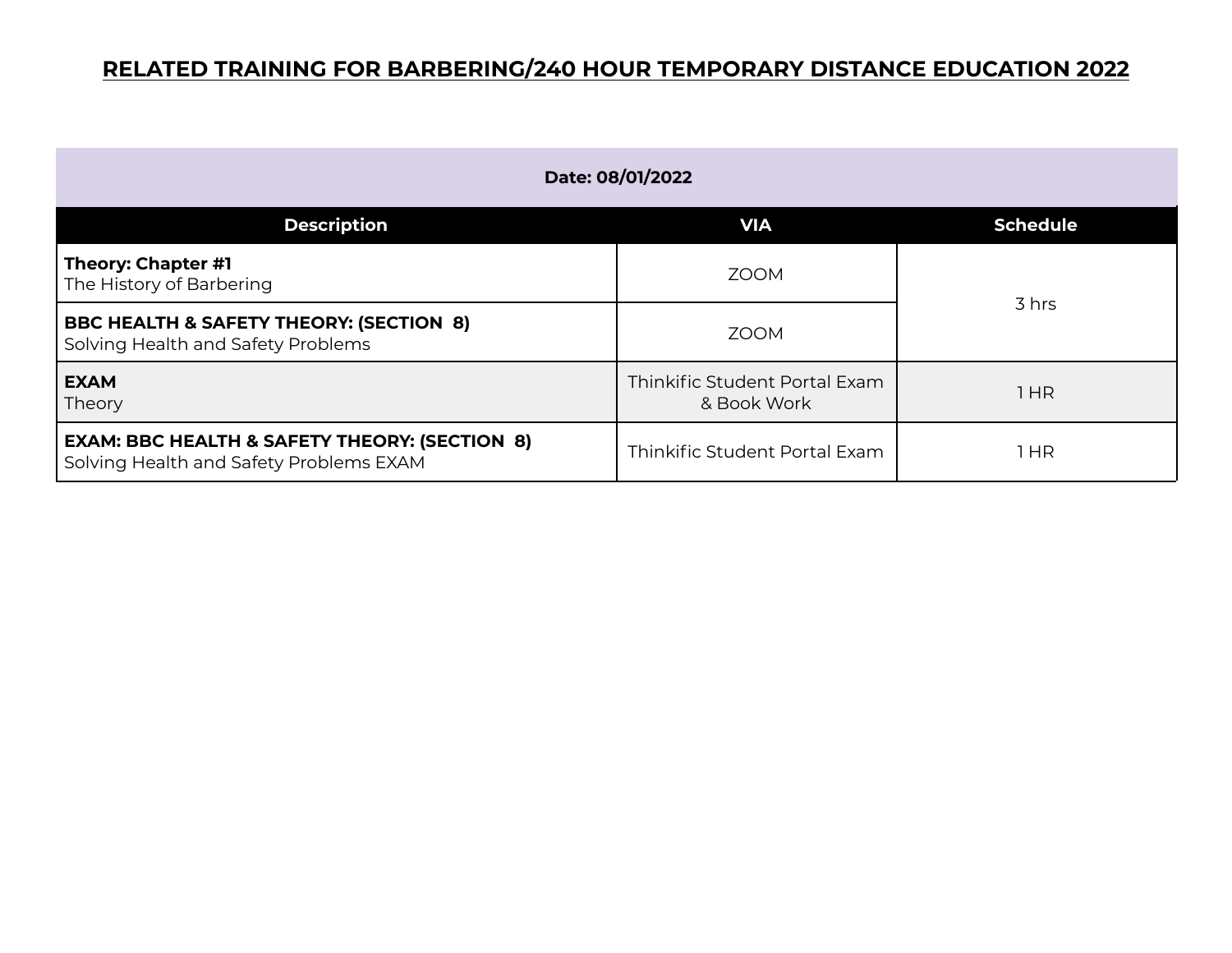| Date: 08/08/2022                                                                 |                                              |                 |
|----------------------------------------------------------------------------------|----------------------------------------------|-----------------|
| <b>Description</b>                                                               | <b>VIA</b>                                   | <b>Schedule</b> |
| Theory: Chapter #2<br>Life Skills                                                | <b>ZOOM</b>                                  | 3 hrs           |
| <b>BBC HEALTH &amp; SAFETY THEORY: (SECTION 9)</b><br>Worker's Rights            | <b>ZOOM</b>                                  |                 |
| <b>EXAM</b><br>Theory                                                            | Thinkific Student Portal Exam<br>& Book Work | 1 HR            |
| <b>EXAM: BBC HEALTH &amp; SAFETY THEORY: (SECTION 9)</b><br>Worker's Rights EXAM | Thinkific Student Portal Exam                | 1 HR            |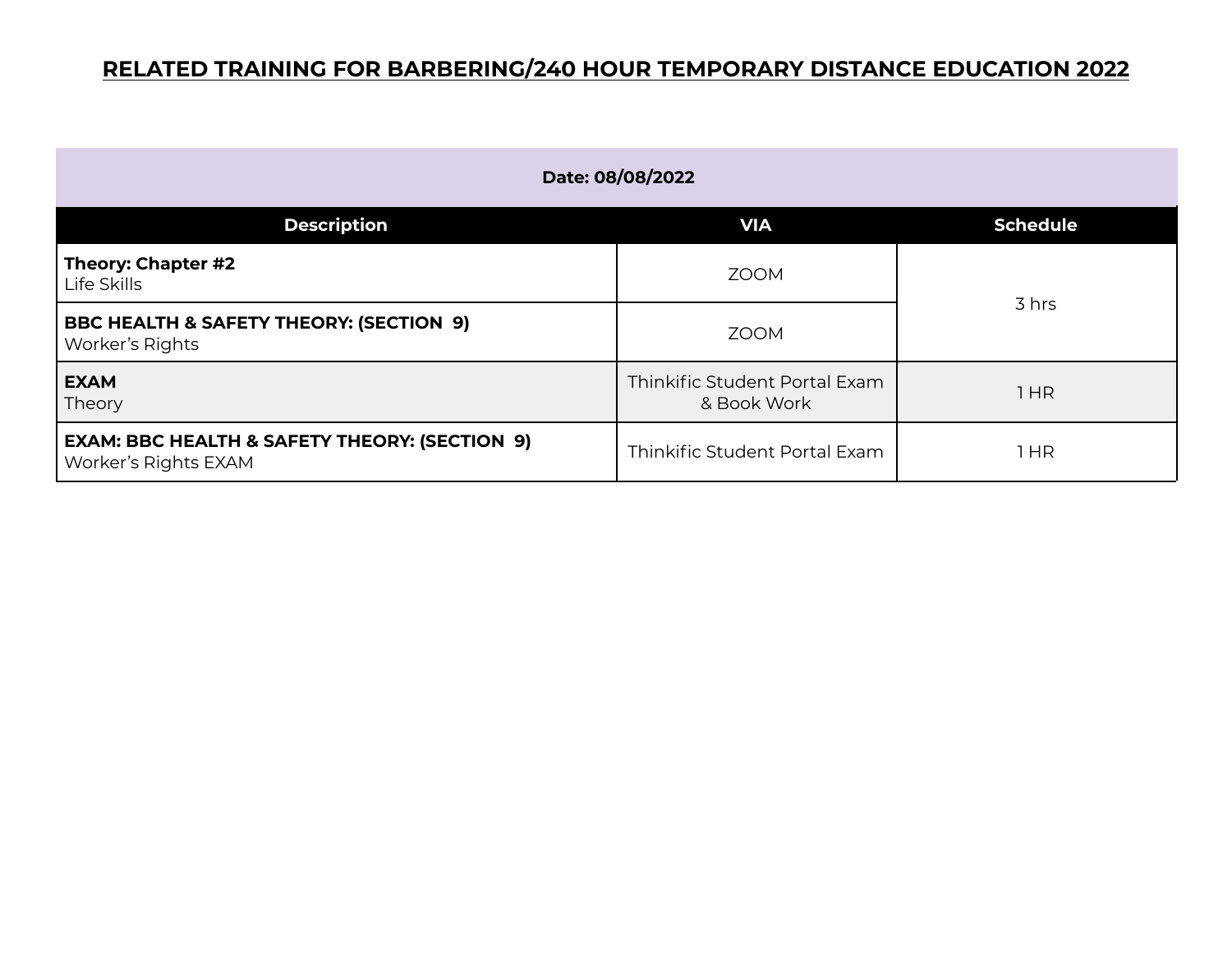| Date: 08/15/2022                                                                                                   |                                              |                 |
|--------------------------------------------------------------------------------------------------------------------|----------------------------------------------|-----------------|
| <b>Description</b>                                                                                                 | <b>VIA</b>                                   | <b>Schedule</b> |
| Theory: Chapter #3<br>Professional Image                                                                           | <b>ZOOM</b>                                  |                 |
| <b>BBC HEALTH &amp; SAFETY THEORY: (SECTION 1)</b><br>The California Board of Barbering and Cosmetology            | <b>ZOOM</b>                                  | 3 hrs           |
| <b>EXAM</b><br>Theory                                                                                              | Thinkific Student Portal Exam<br>& Book Work | 1HR             |
| <b>EXAM: BBC HEALTH &amp; SAFETY THEORY: (SECTION 1)</b><br>The California Board of Barbering and Cosmetology EXAM | Thinkific Student Portal Exam                | 1 HR            |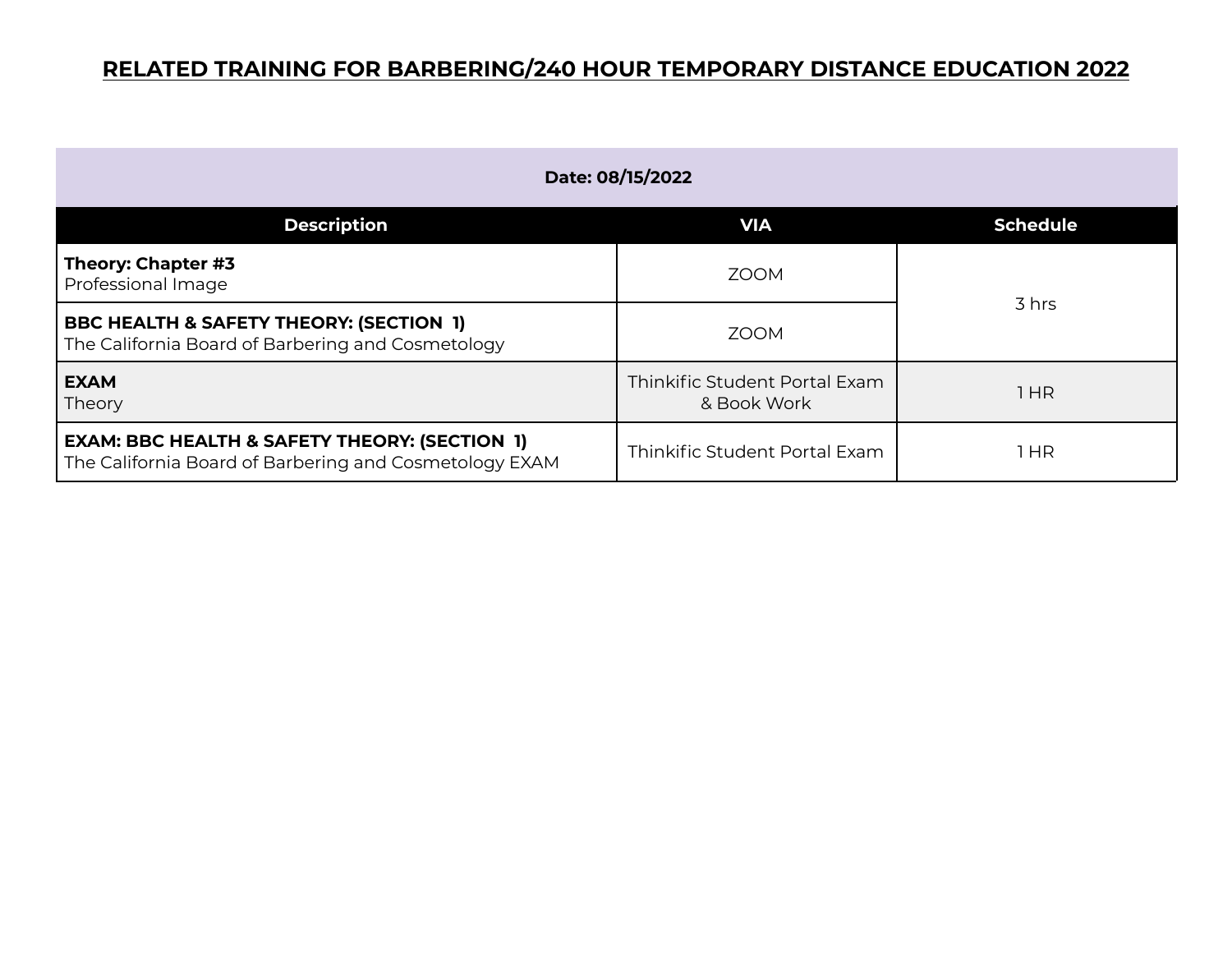| Date: 08/22/2022                                                                           |                                              |                 |
|--------------------------------------------------------------------------------------------|----------------------------------------------|-----------------|
| <b>Description</b>                                                                         | <b>VIA</b>                                   | <b>Schedule</b> |
| Theory: Chapter #4<br>Infection Control: Principles and Practices                          | <b>ZOOM</b>                                  | 3 hrs           |
| <b>BBC HEALTH &amp; SAFETY THEORY: (SECTION 2)</b><br>Chemicals and your Health            | <b>ZOOM</b>                                  |                 |
| <b>EXAM</b><br>Theory                                                                      | Thinkific Student Portal Exam<br>& Book Work | 1 HR            |
| <b>EXAM: BBC HEALTH &amp; SAFETY THEORY: (SECTION 2)</b><br>Chemicals and your Health EXAM | Thinkific Student Portal Exam                | 1 HR            |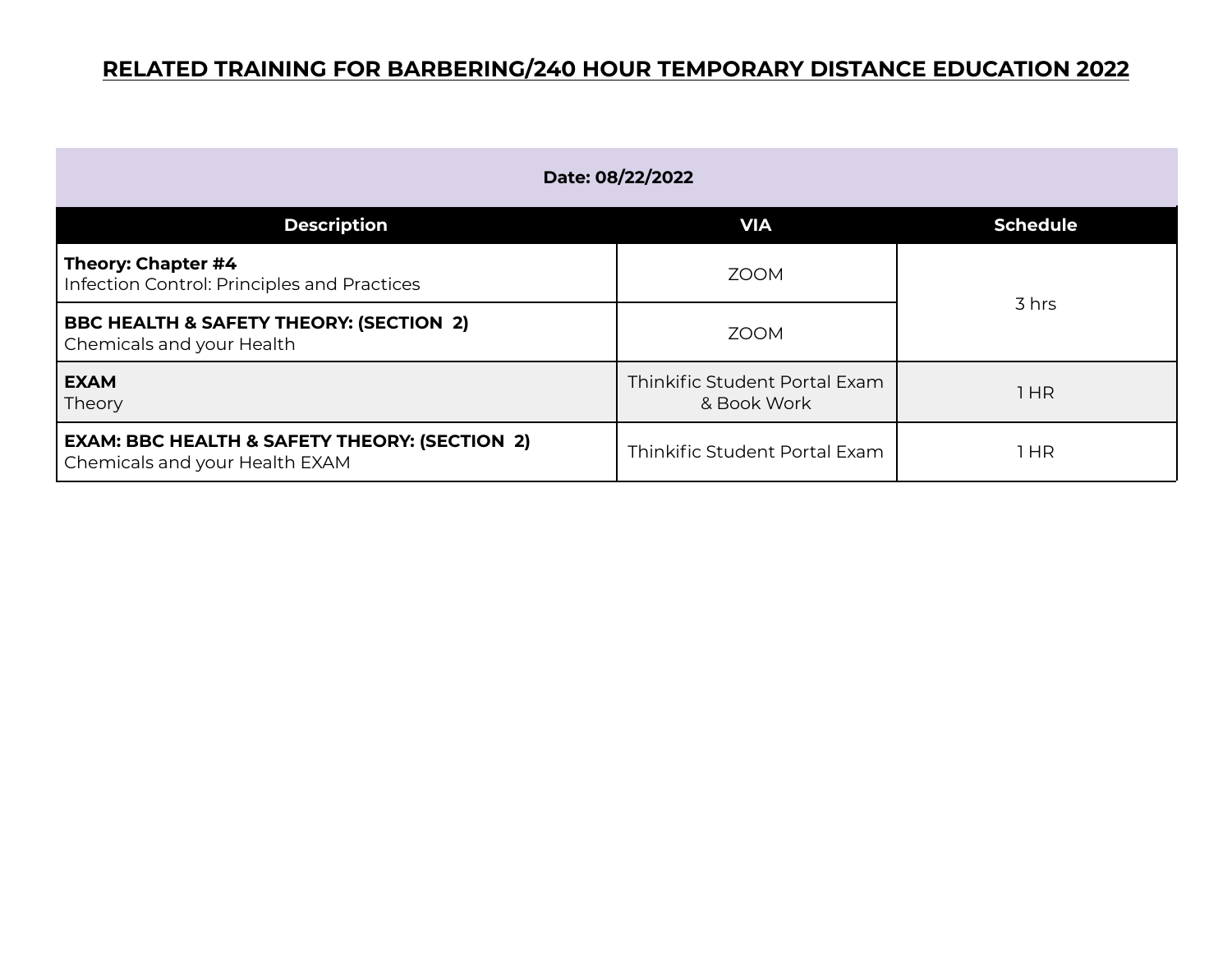| Date: 08/29/2022                                                                                           |                                              |                 |
|------------------------------------------------------------------------------------------------------------|----------------------------------------------|-----------------|
| <b>Description</b>                                                                                         | <b>VIA</b>                                   | <b>Schedule</b> |
| Theory: Chapter #5<br>Implements, Tools and Equipment                                                      | <b>ZOOM</b>                                  | 3 hrs           |
| <b>BBC HEALTH &amp; SAFETY THEORY: (SECTION 3)</b><br>Safety Data Sheets: What you Need to Know            | <b>ZOOM</b>                                  |                 |
| <b>EXAM</b><br>Theory                                                                                      | Thinkific Student Portal Exam<br>& Book Work | 1HR             |
| <b>EXAM: BBC HEALTH &amp; SAFETY THEORY: (SECTION 3)</b><br>Safety Data Sheets: What you Need to Know EXAM | Thinkific Student Portal Exam                | l HR            |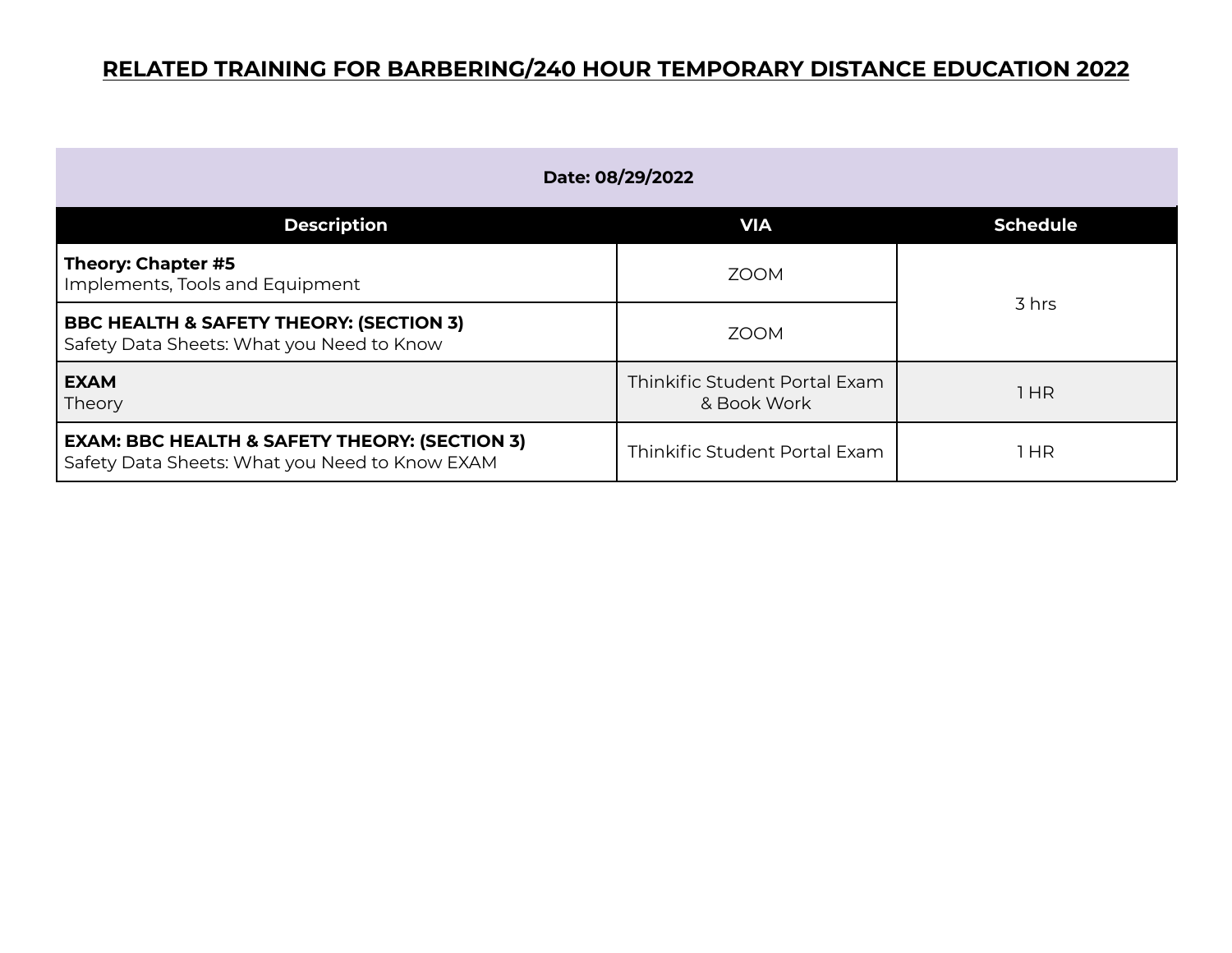| Date: 09/12/2022                                                                                              |                                              |                 |
|---------------------------------------------------------------------------------------------------------------|----------------------------------------------|-----------------|
| <b>Description</b>                                                                                            | <b>VIA</b>                                   | <b>Schedule</b> |
| Theory: Chapter #6<br><b>General Anatomy and Physiology</b>                                                   | <b>ZOOM</b>                                  |                 |
| BBC HEALTH & SAFETY THEORY: (SECTION 4)<br>Protecting Yourself from Hazardous Chemicals                       | <b>ZOOM</b>                                  | 3 hrs           |
| <b>EXAM</b><br>Theory                                                                                         | Thinkific Student Portal Exam<br>& Book Work | 1HR             |
| <b>EXAM: BBC HEALTH &amp; SAFETY THEORY: (SECTION 4)</b><br>Protecting Yourself from Hazardous Chemicals EXAM | Thinkific Student Portal Exam                | 1 HR            |

**SEPTEMBER 5th, 2022 [NO SCHOOL]**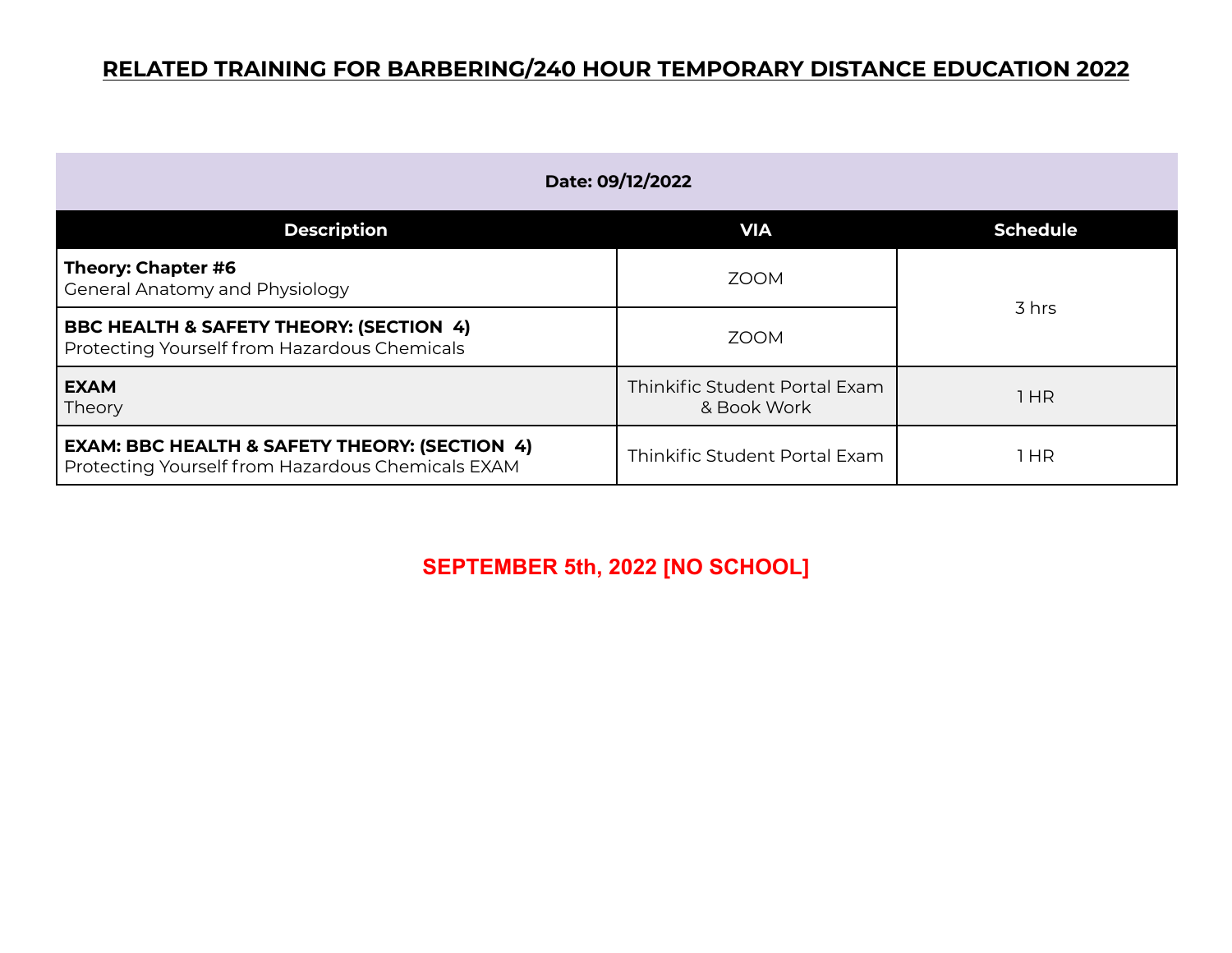| Date: 09/19/2022                                                                                           |                                              |                 |
|------------------------------------------------------------------------------------------------------------|----------------------------------------------|-----------------|
| <b>Description</b>                                                                                         | <b>VIA</b>                                   | <b>Schedule</b> |
| Theory: Chapter #7<br><b>Basics of Chemistry</b>                                                           | <b>ZOOM</b>                                  | 3 hrs           |
| <b>BBC HEALTH &amp; SAFETY THEORY: (SECTION 5)</b><br>Ergonomics: Fitting the Job to the Person            | <b>ZOOM</b>                                  |                 |
| <b>EXAM</b><br>Theory                                                                                      | Thinkific Student Portal Exam<br>& Book Work | 1HR             |
| <b>EXAM: BBC HEALTH &amp; SAFETY THEORY: (SECTION 5)</b><br>Ergonomics: Fitting the Job to the Person EXAM | Thinkific Student Portal Exam                | l HR            |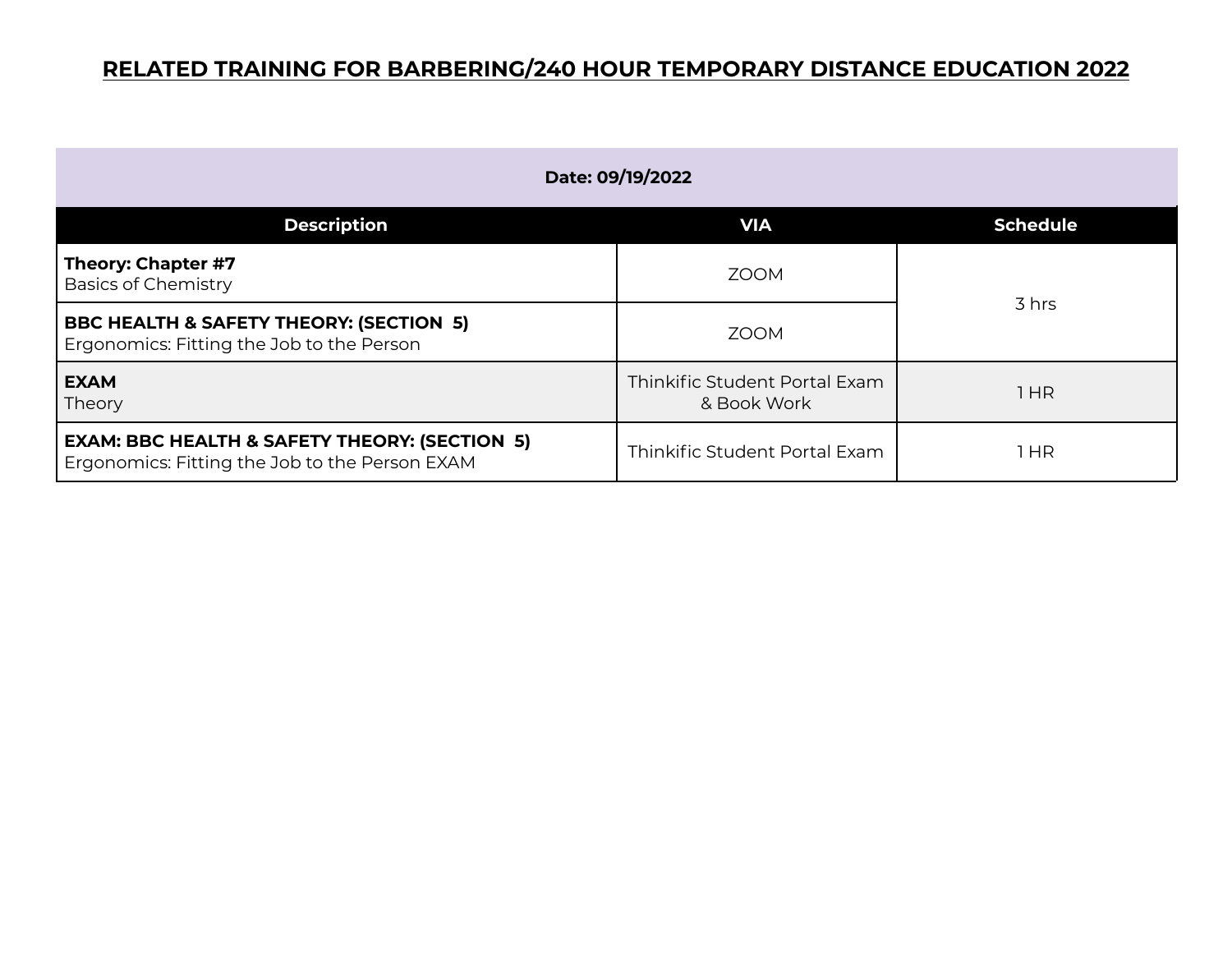| Date: 09/26/2022                                                                       |                                              |                 |
|----------------------------------------------------------------------------------------|----------------------------------------------|-----------------|
| <b>Description</b>                                                                     | <b>VIA</b>                                   | <b>Schedule</b> |
| Theory: Chapter #8<br><b>Basics of Electricity</b>                                     | <b>ZOOM</b>                                  |                 |
| <b>BBC HEALTH &amp; SAFETY THEORY: (SECTION 6)</b><br>Communicable Diseases            | <b>ZOOM</b>                                  | 3 hrs           |
| <b>EXAM</b><br>Theory                                                                  | Thinkific Student Portal Exam<br>& Book Work | 1 HR            |
| <b>EXAM: BBC HEALTH &amp; SAFETY THEORY: (SECTION 6)</b><br>Communicable Diseases EXAM | Thinkific Student Portal Exam                | <b>HR</b>       |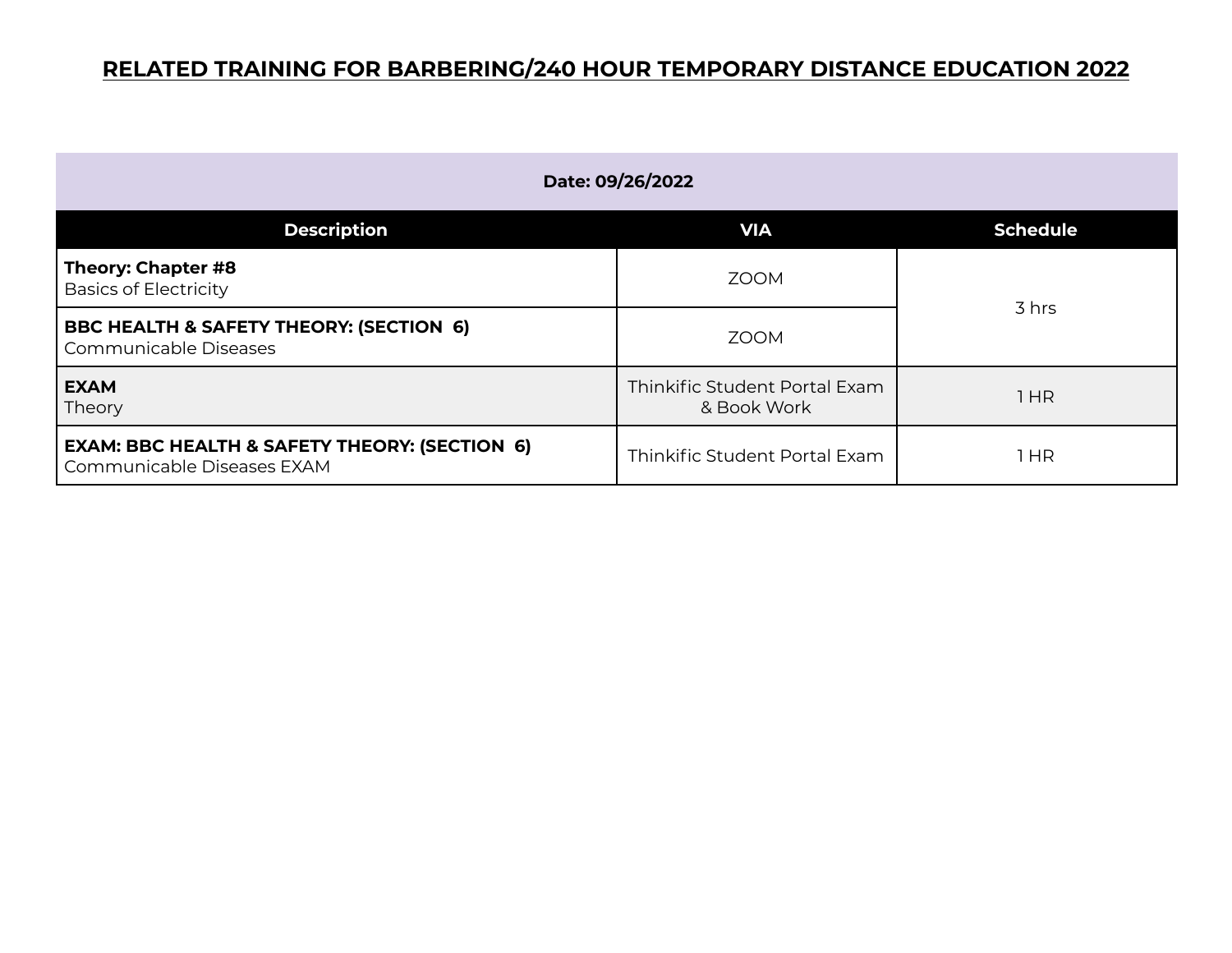| Date: 10/03/2022                                                                                     |                                              |                 |
|------------------------------------------------------------------------------------------------------|----------------------------------------------|-----------------|
| <b>Description</b>                                                                                   | <b>VIA</b>                                   | <b>Schedule</b> |
| Theory: Chapter #9<br>The Skin - Structure, Disorders, and Diseases                                  | <b>ZOOM</b>                                  |                 |
| BBC HEALTH & SAFETY THEORY: (SECTION 7)<br>Health and Safety Laws and Agencies                       | <b>ZOOM</b>                                  | 3 hrs           |
| <b>EXAM</b><br>Theory                                                                                | Thinkific Student Portal Exam<br>& Book Work | 1HR             |
| <b>EXAM: BBC HEALTH &amp; SAFETY THEORY: (SECTION 7)</b><br>Health and Safety Laws and Agencies EXAM | Thinkific Student Portal Exam                | HR              |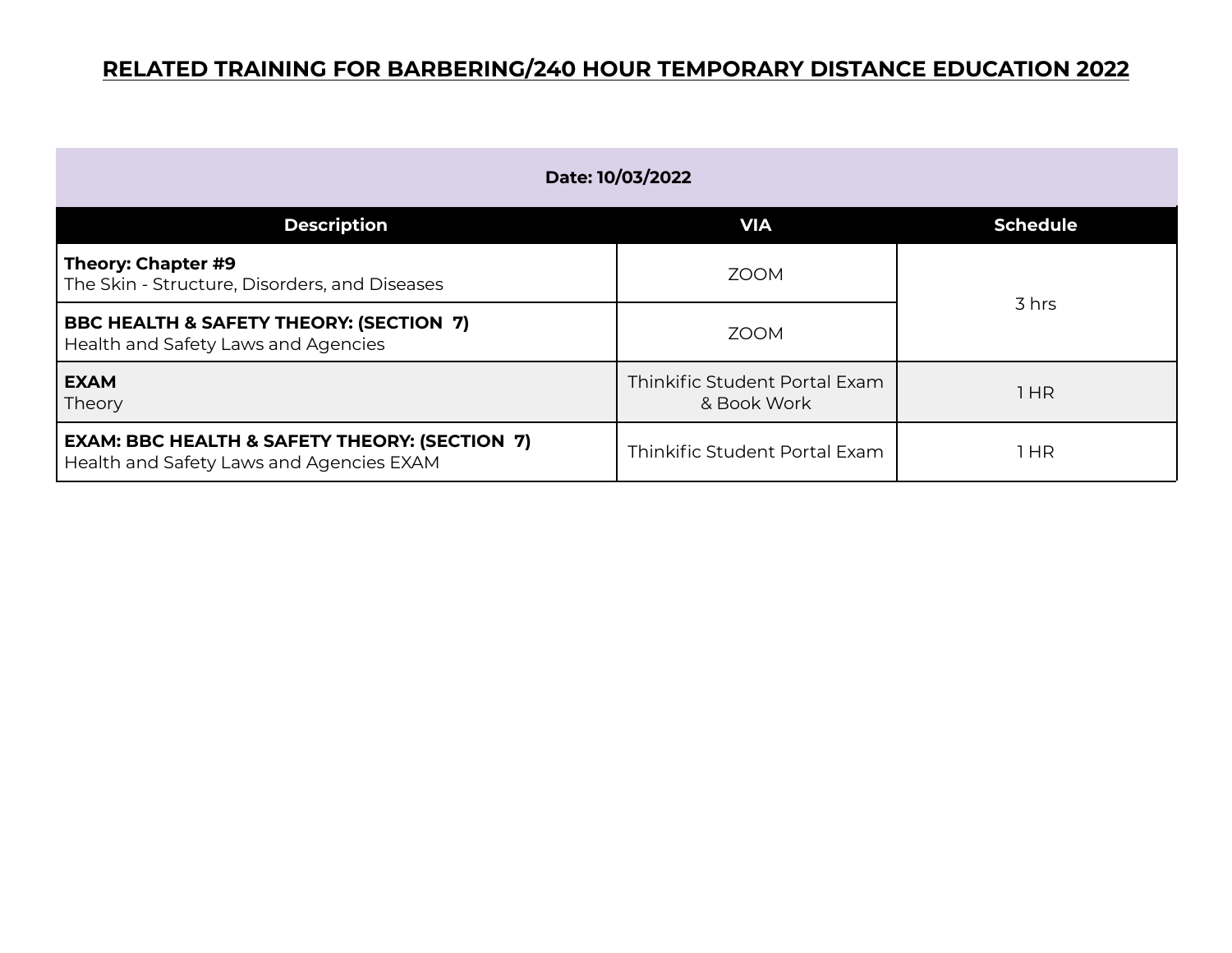| Date: 10/10/2022                                                                                    |                                              |                 |
|-----------------------------------------------------------------------------------------------------|----------------------------------------------|-----------------|
| <b>Description</b>                                                                                  | <b>VIA</b>                                   | <b>Schedule</b> |
| Theory: Chapter #10<br>Properties and Disorders of the Hair and Scalp                               | <b>ZOOM</b>                                  | 3 hrs           |
| <b>BBC HEALTH &amp; SAFETY THEORY: (SECTION 8)</b><br>Solving Health and Safety Problems            | <b>ZOOM</b>                                  |                 |
| <b>EXAM</b><br>Theory                                                                               | Thinkific Student Portal Exam<br>& Book Work | 1HR             |
| <b>EXAM: BBC HEALTH &amp; SAFETY THEORY: (SECTION 8)</b><br>Solving Health and Safety Problems EXAM | Thinkific Student Portal Exam                | 1 HR            |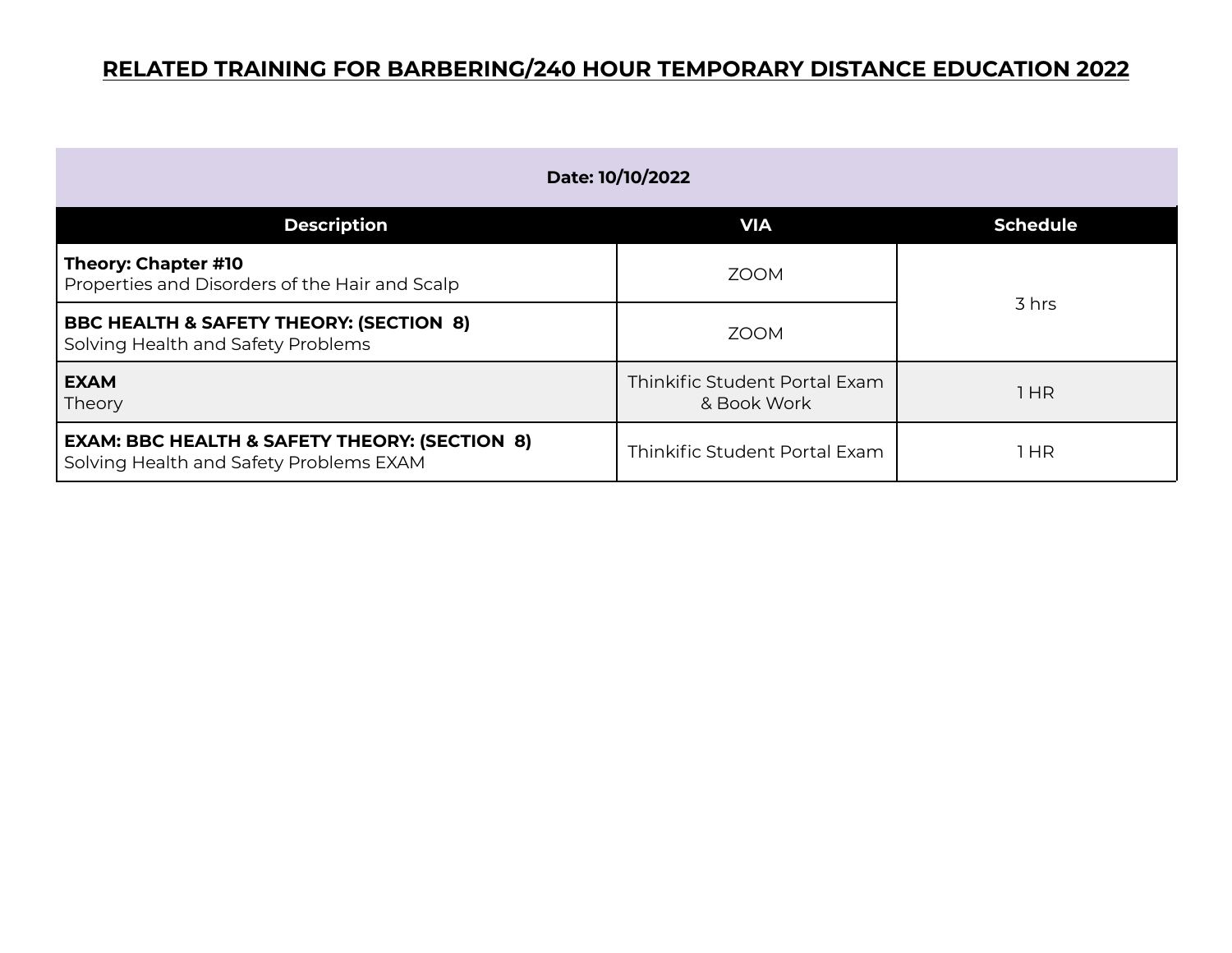| Date: 10/17/2022                                                                        |                                              |                 |
|-----------------------------------------------------------------------------------------|----------------------------------------------|-----------------|
| <b>Description</b>                                                                      | <b>VIA</b>                                   | <b>Schedule</b> |
| Theory: Chapter #11<br>Treatment of the Hair and Scalp                                  | <b>ZOOM</b>                                  | 3 hrs           |
| <b>BBC HEALTH &amp; SAFETY THEORY: (SECTION 9)</b><br>Worker's Rights                   | <b>ZOOM</b>                                  |                 |
| <b>EXAM</b><br>Theory                                                                   | Thinkific Student Portal Exam<br>& Book Work | 1 HR            |
| <b>EXAM: BBC HEALTH &amp; SAFETY THEORY: (SECTION 9)</b><br><b>Worker's Rights EXAM</b> | Thinkific Student Portal Exam                | 1 HR            |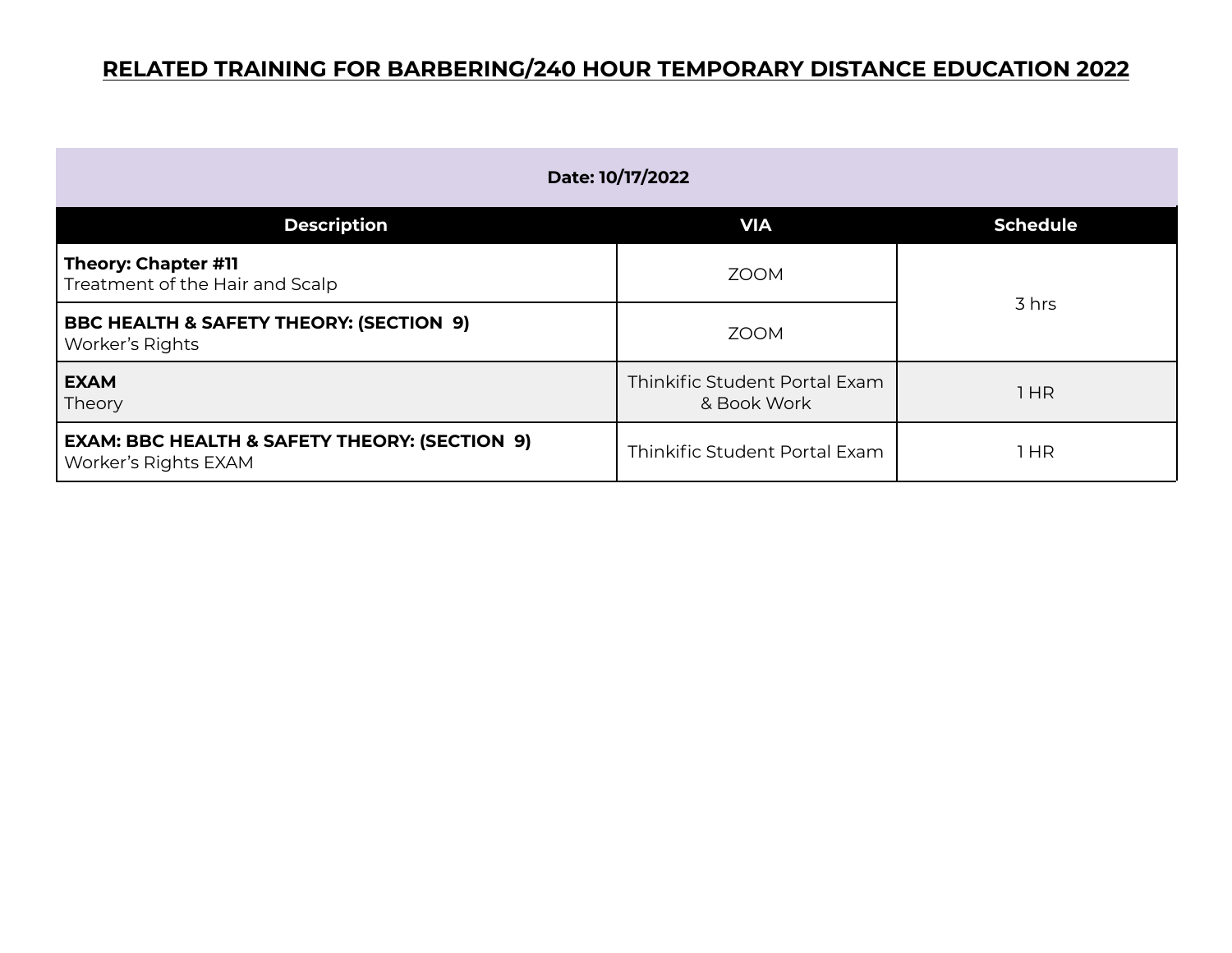| Date: 10/24/2022                                                                                                   |                                              |                 |
|--------------------------------------------------------------------------------------------------------------------|----------------------------------------------|-----------------|
| <b>Description</b>                                                                                                 | <b>VIA</b>                                   | <b>Schedule</b> |
| Theory: Chapter #12<br>Men's Facial Massage and Treatments                                                         | <b>ZOOM</b>                                  | 3 hrs           |
| <b>BBC HEALTH &amp; SAFETY THEORY: (SECTION 1)</b><br>The California Board of Barbering and Cosmetology            | 700M                                         |                 |
| <b>EXAM</b><br>Theory                                                                                              | Thinkific Student Portal Exam<br>& Book Work | 1HR             |
| <b>EXAM: BBC HEALTH &amp; SAFETY THEORY: (SECTION 1)</b><br>The California Board of Barbering and Cosmetology EXAM | Thinkific Student Portal Exam                | HR              |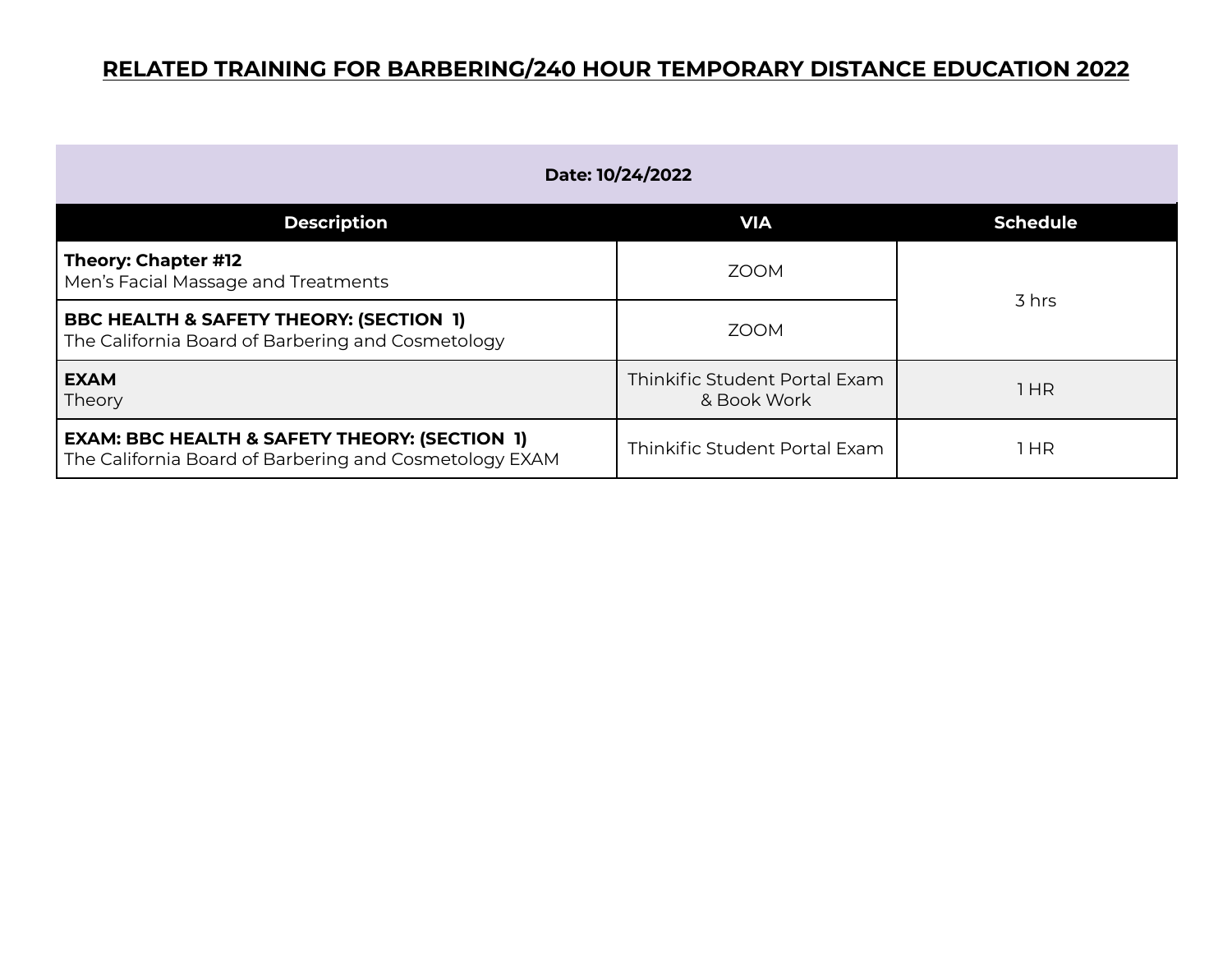| Date: 10/31/2022                                                                           |                                              |                 |
|--------------------------------------------------------------------------------------------|----------------------------------------------|-----------------|
| <b>Description</b>                                                                         | <b>VIA</b>                                   | <b>Schedule</b> |
| Theory: Chapter #13<br>Shaving and Facial-Hair Design                                      | <b>ZOOM</b>                                  | 3 hrs           |
| <b>BBC HEALTH &amp; SAFETY THEORY: (SECTION 2)</b><br>Chemicals and your Health            | <b>ZOOM</b>                                  |                 |
| <b>EXAM</b><br>Theory                                                                      | Thinkific Student Portal Exam<br>& Book Work | 1HR             |
| <b>EXAM: BBC HEALTH &amp; SAFETY THEORY: (SECTION 2)</b><br>Chemicals and your Health EXAM | Thinkific Student Portal Exam                | 1 HR            |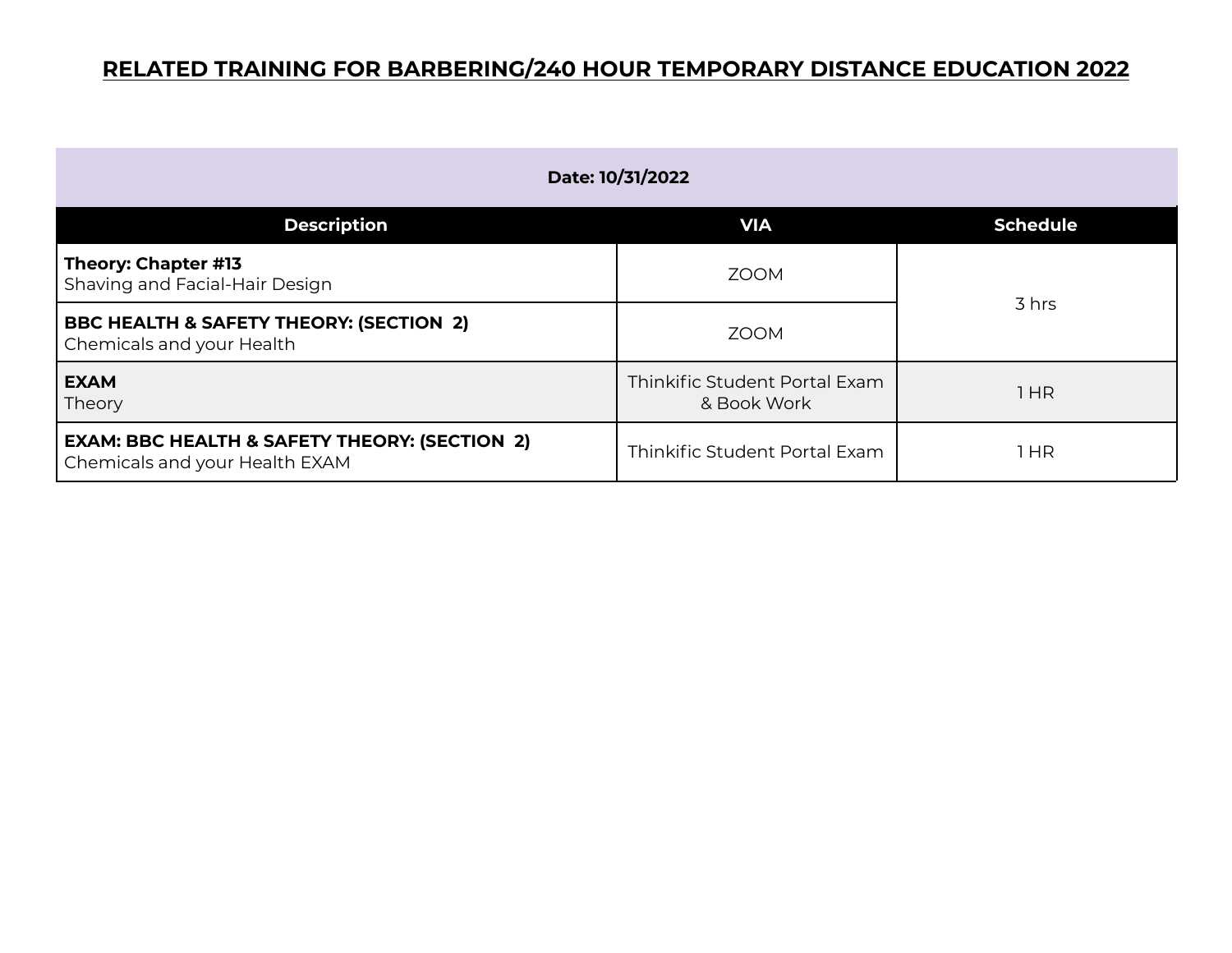| Date: 11/07/2022                                                                                           |                                              |                 |
|------------------------------------------------------------------------------------------------------------|----------------------------------------------|-----------------|
| <b>Description</b>                                                                                         | <b>VIA</b>                                   | <b>Schedule</b> |
| Theory: Chapter #14<br>Men's Haircutting and Styling                                                       | <b>ZOOM</b>                                  | 3 hrs           |
| BBC HEALTH & SAFETY THEORY: (SECTION 3)<br>Safety Data Sheets: What you Need to Know                       | <b>ZOOM</b>                                  |                 |
| <b>EXAM</b><br>Theory                                                                                      | Thinkific Student Portal Exam<br>& Book Work | 1HR             |
| <b>EXAM: BBC HEALTH &amp; SAFETY THEORY: (SECTION 3)</b><br>Safety Data Sheets: What you Need to Know EXAM | Thinkific Student Portal Exam                | HR              |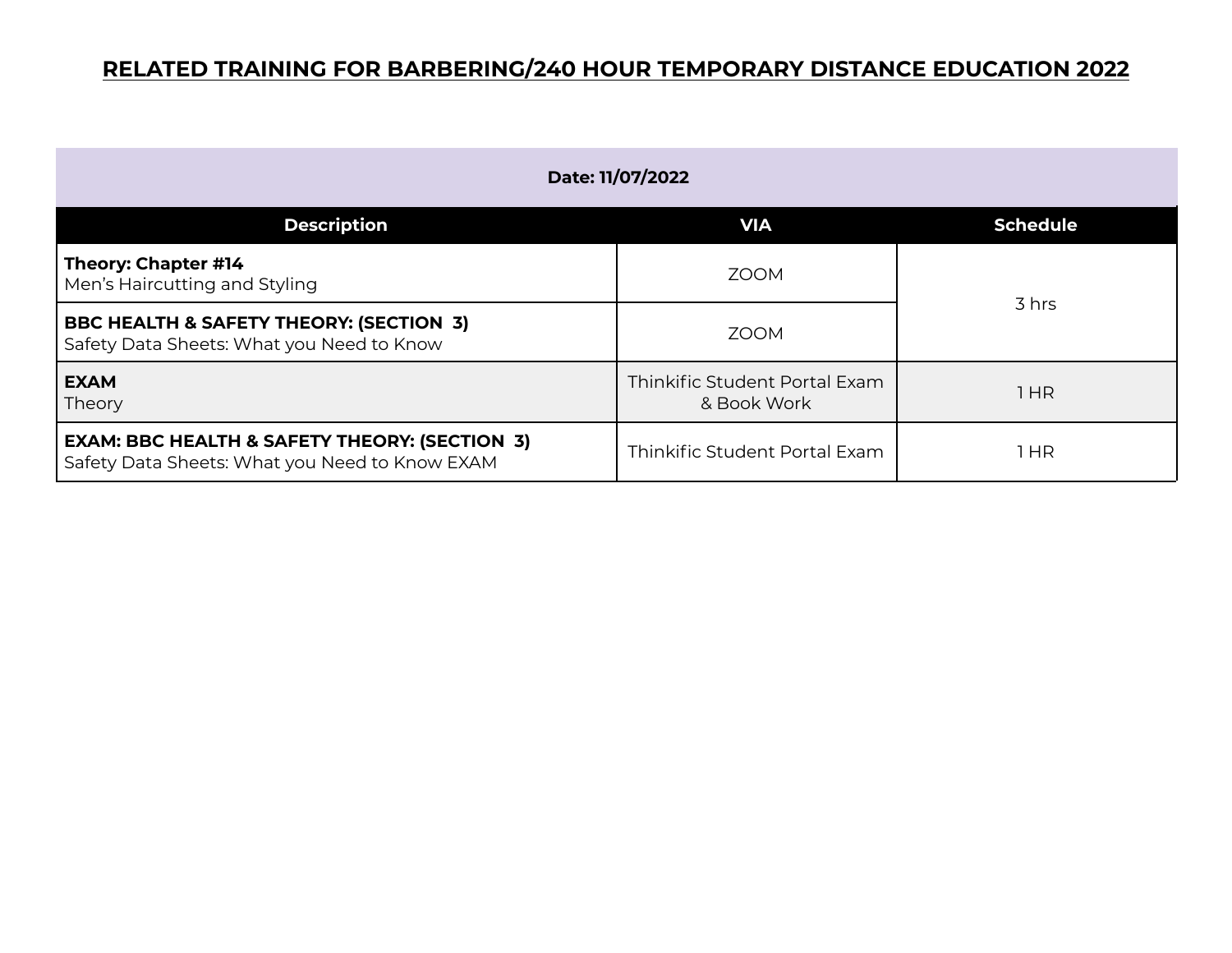| Date: 11/14/2022                                                                                              |                                              |                 |
|---------------------------------------------------------------------------------------------------------------|----------------------------------------------|-----------------|
| <b>Description</b>                                                                                            | <b>VIA</b>                                   | <b>Schedule</b> |
| Theory: Chapter #15<br>Men's Hair Replacement                                                                 | <b>ZOOM</b>                                  | 3 hrs           |
| <b>BBC HEALTH &amp; SAFETY THEORY: (SECTION 4)</b><br>Protecting Yourself from Hazardous Chemicals            | <b>ZOOM</b>                                  |                 |
| <b>EXAM</b><br>Theory                                                                                         | Thinkific Student Portal Exam<br>& Book Work | 1HR             |
| <b>EXAM: BBC HEALTH &amp; SAFETY THEORY: (SECTION 4)</b><br>Protecting Yourself from Hazardous Chemicals EXAM | Thinkific Student Portal Exam                | HR              |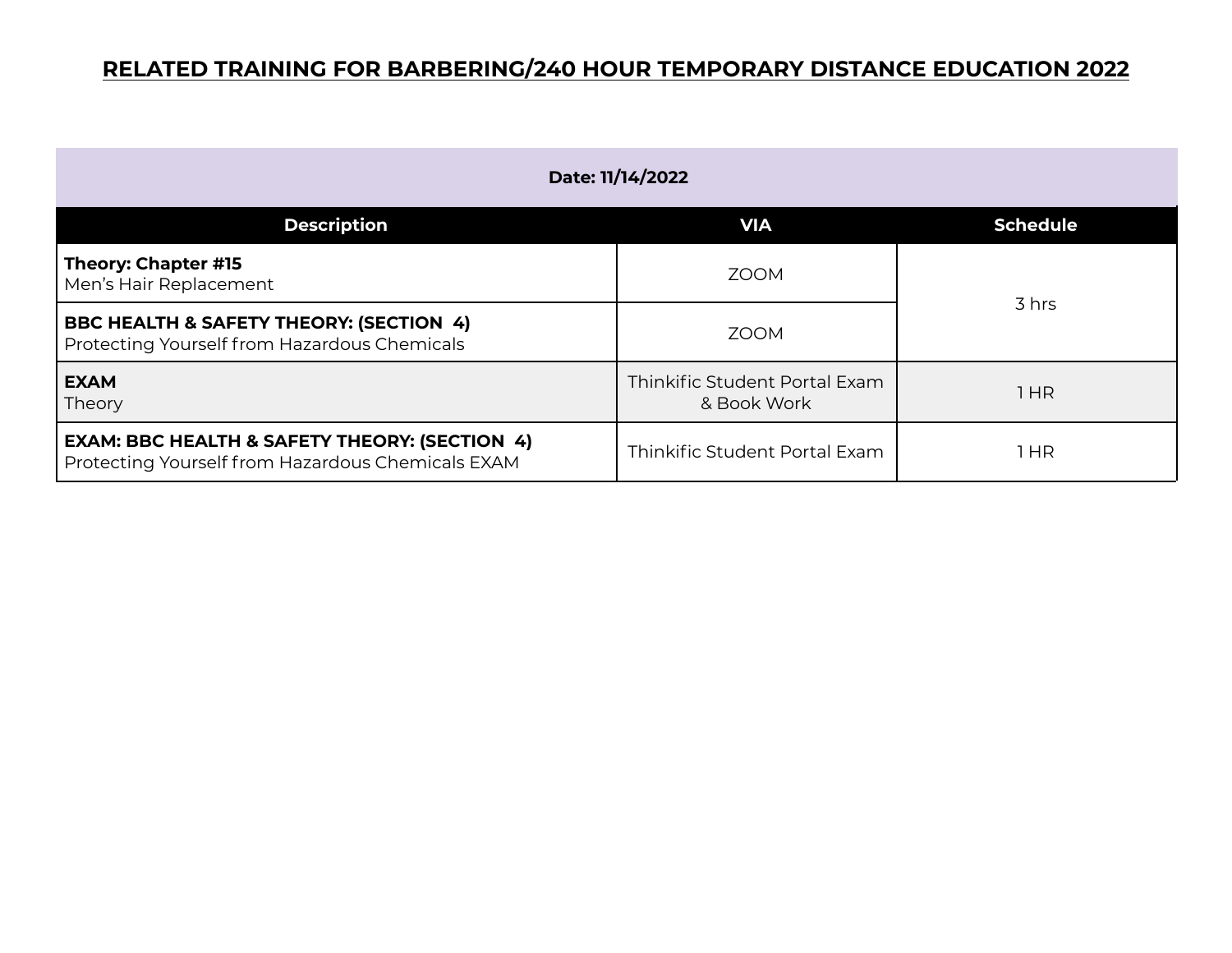| Date: 11/21/2022                                                                                           |                                              |                 |
|------------------------------------------------------------------------------------------------------------|----------------------------------------------|-----------------|
| <b>Description</b>                                                                                         | <b>VIA</b>                                   | <b>Schedule</b> |
| Theory: Chapter #16<br>Women's Haircutting and Styling                                                     | <b>ZOOM</b>                                  | 3 hrs           |
| <b>BBC HEALTH &amp; SAFETY THEORY: (SECTION 5)</b><br>Ergonomics: Fitting the Job to the Person            | <b>ZOOM</b>                                  |                 |
| <b>EXAM</b><br>Theory                                                                                      | Thinkific Student Portal Exam<br>& Book Work | 1 HR            |
| <b>EXAM: BBC HEALTH &amp; SAFETY THEORY: (SECTION 5)</b><br>Ergonomics: Fitting the Job to the Person EXAM | Thinkific Student Portal Exam                | 1 HR            |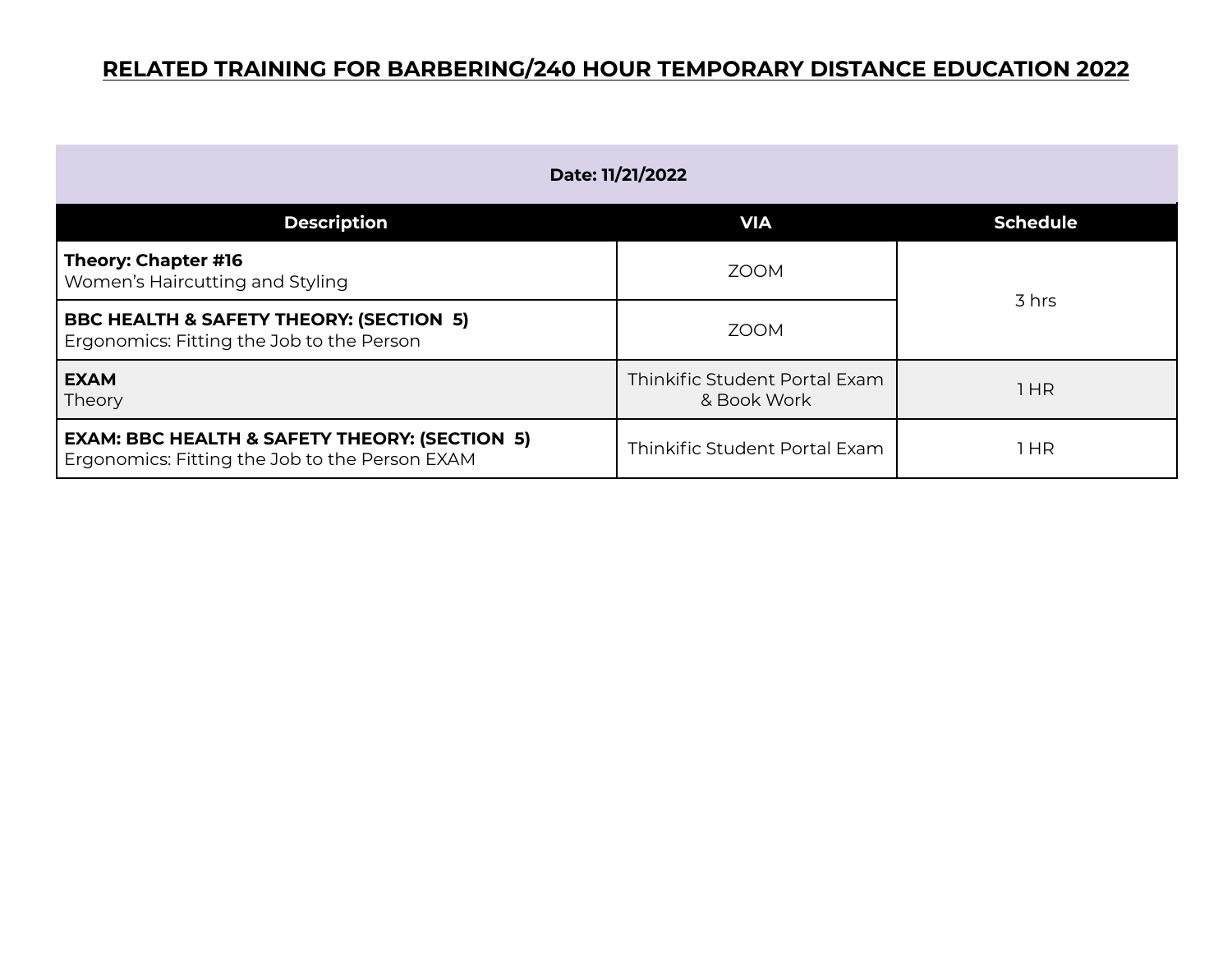| Date: 11/28/2022                                                                       |                                              |                 |
|----------------------------------------------------------------------------------------|----------------------------------------------|-----------------|
| <b>Description</b>                                                                     | <b>VIA</b>                                   | <b>Schedule</b> |
| Theory: Chapter #17<br><b>Chemical Texture Services</b>                                | <b>ZOOM</b>                                  | 3 hrs           |
| <b>BBC HEALTH &amp; SAFETY THEORY: (SECTION 6)</b><br>Communicable Diseases            | <b>ZOOM</b>                                  |                 |
| <b>EXAM</b><br>Theory                                                                  | Thinkific Student Portal Exam<br>& Book Work | 1 HR            |
| <b>EXAM: BBC HEALTH &amp; SAFETY THEORY: (SECTION 6)</b><br>Communicable Diseases EXAM | Thinkific Student Portal Exam                | 1 HR            |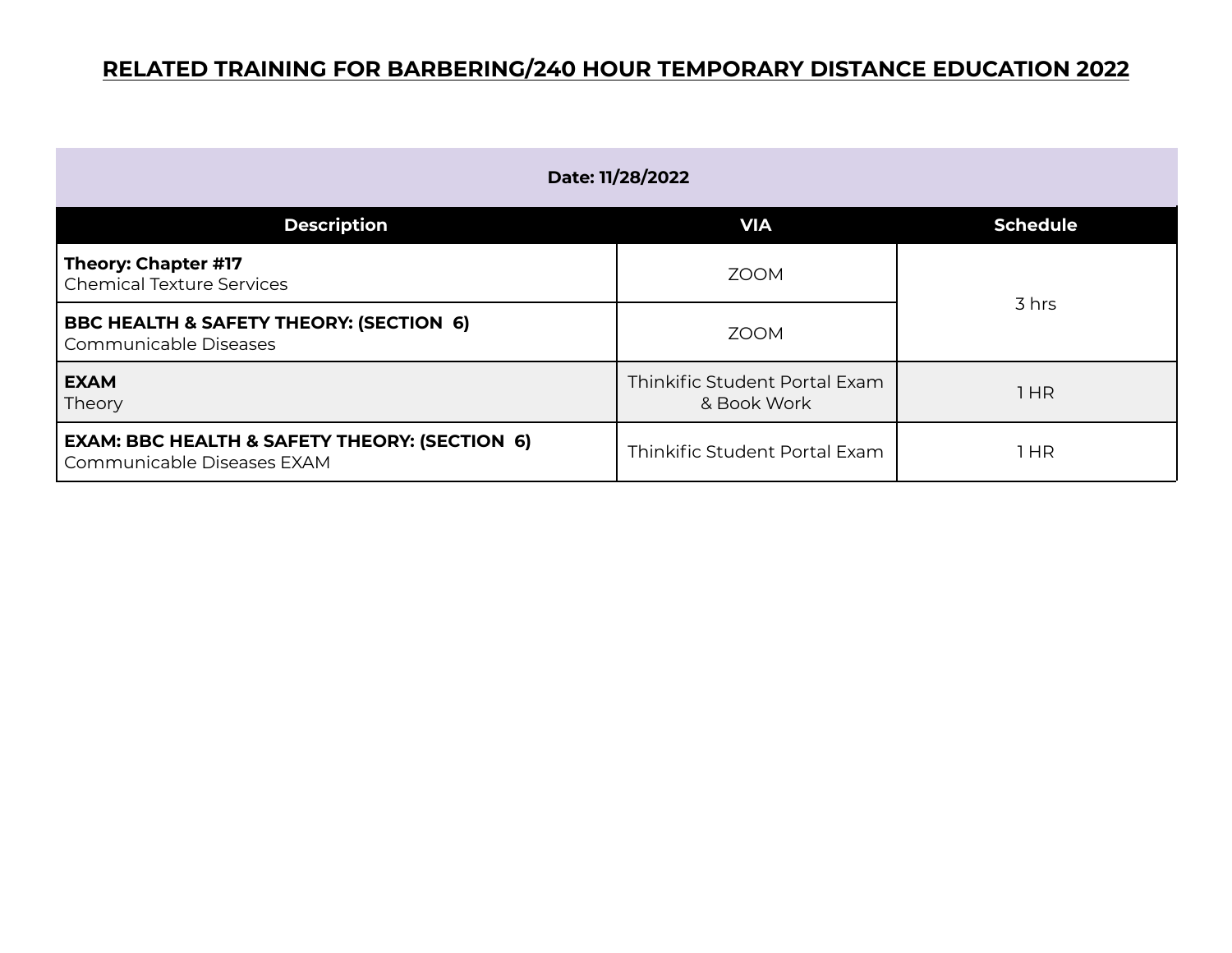| Date: 12/05/2022                                                                                     |                                              |                 |
|------------------------------------------------------------------------------------------------------|----------------------------------------------|-----------------|
| <b>Description</b>                                                                                   | <b>VIA</b>                                   | <b>Schedule</b> |
| Theory: Chapter #18<br>Haircoloring and Lightening                                                   | <b>ZOOM</b>                                  | 3 hrs           |
| BBC HEALTH & SAFETY THEORY: (SECTION 7)<br>Health and Safety Laws and Agencies                       | <b>ZOOM</b>                                  |                 |
| <b>EXAM</b><br>Theory                                                                                | Thinkific Student Portal Exam<br>& Book Work | 1HR             |
| <b>EXAM: BBC HEALTH &amp; SAFETY THEORY: (SECTION 7)</b><br>Health and Safety Laws and Agencies EXAM | Thinkific Student Portal Exam                | 1 HR            |